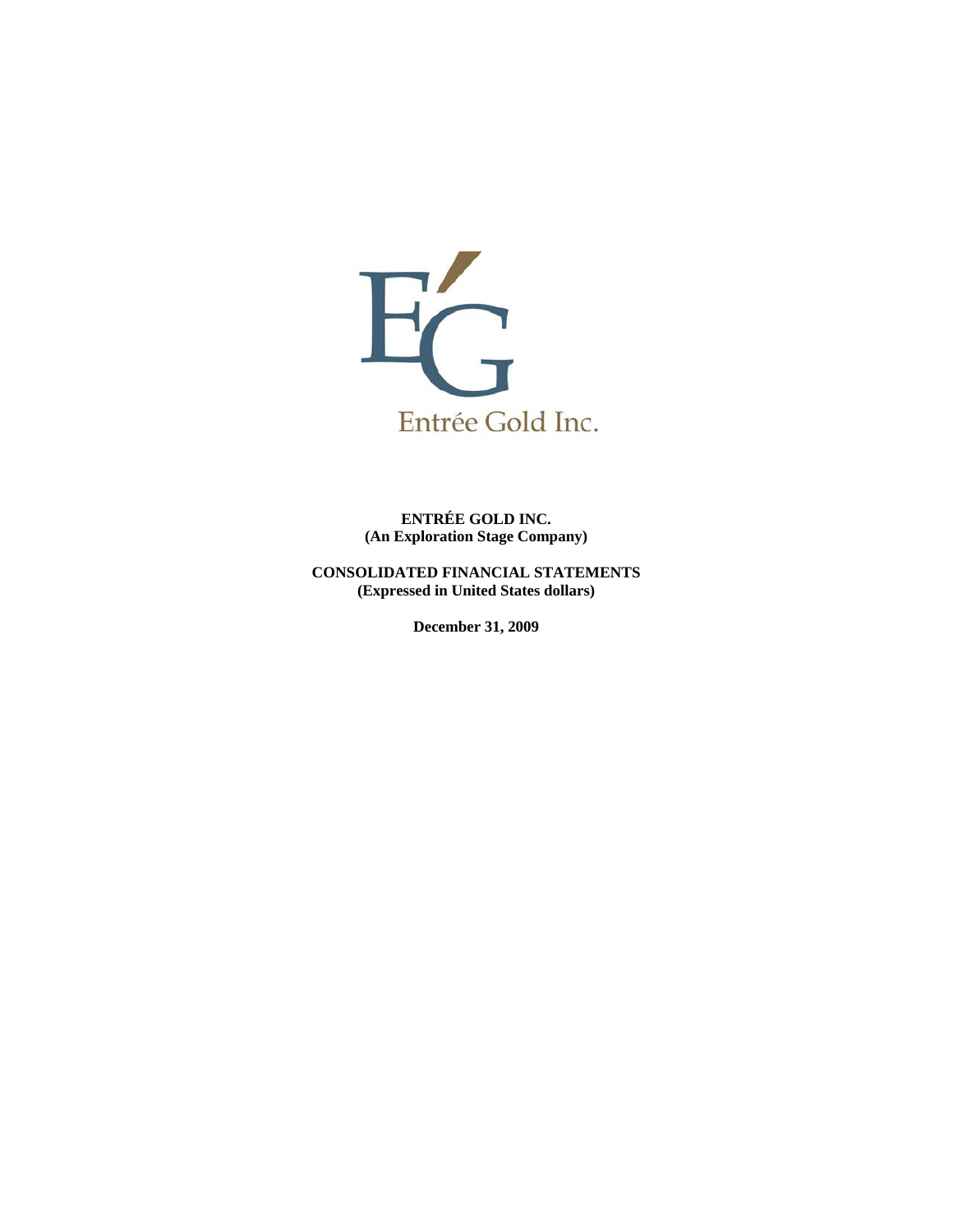# DAVIDSON  $\&$  COMPANY LLP <u>—</u> Chartered Accountants =

#### **REPORT OF INDEPENDENT REGISTERED PUBLIC ACCOUNTING FIRM**

To the Board of Directors and Shareholders of Entrée Gold Inc.

We have audited the accompanying consolidated balance sheets of Entrée Gold Inc. and subsidiaries (the "Company") as of December 31, 2009 and 2008 and the related consolidated statements of operations and comprehensive income (loss), stockholders' equity and cash flows for the years then ended and for the cumulative period from inception (July 19, 1995) to December 31, 2009. The consolidated financial statements are the responsibility of the Company's management. Our responsibility is to express an opinion on these financial statements based on our audits.

We conducted our audits in accordance with the standards of the Public Company Accounting Oversight Board (United States). Those standards require that we plan and perform the audit to obtain reasonable assurance about whether the financial statements are free of material misstatement. An audit includes examining, on a test basis, evidence supporting the amounts and disclosures in the financial statements. An audit also includes assessing the accounting principles used and significant estimates made by management, as well as evaluating the overall financial statement presentation. We believe that our audits provide a reasonable basis for our opinion.

In our opinion, the consolidated financial statements referred to above present fairly, in all material respects, the financial position of the Company as of December 31, 2009 and 2008 and the results of its operations and its cash flows for the years then ended and for the cumulative period from inception (July 19, 1995) to December 31, 2009 in conformity with accounting principles generally accepted in the United States of America.

We also have audited, in accordance with the standards of the Public Company Accounting Oversight Board (United States), the Company's internal control over financial reporting as of December 31, 2009, based on criteria established in *Internal Control-Integrated Framework* issued by the Committee of Sponsoring Organizations of the Treadway Commission (COSO), and our report dated March 31, 2010 expressed an unqualified opinion.

**"DAVIDSON & COMPANY LLP"** 

Vancouver, Canada Chartered Accountants Chartered Accountants

March 31, 2010



1200 - 609 Granville Street, P.O. Box 10372, Pacific Centre, Vancouver, B.C., Canada V7Y 1G6 Telephone (604) 687-0947 Fax (604) 687-6172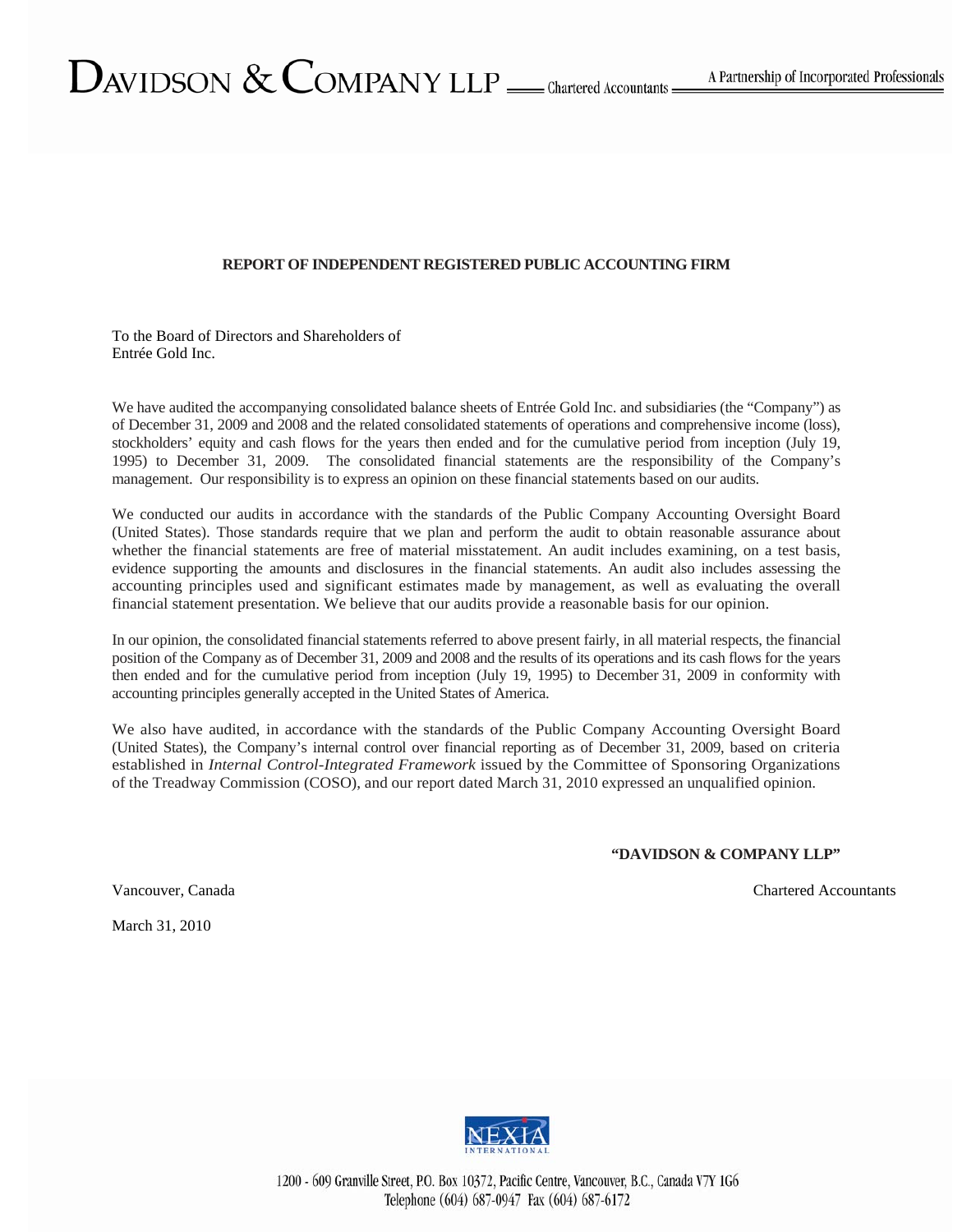# DAVIDSON  $&$  COMPANY LLP  $\_\_$ Chartered Accountants

#### **REPORT OF INDEPENDENT REGISTERED PUBLIC ACCOUNTING FIRM**

To the Board of Directors and Shareholders of Entrée Gold Inc.

We have audited Entrée Gold Inc.'s (the "Company") internal control over financial reporting as of December 31, 2009, based on criteria established in *Internal Control-Integrated Framework* issued by the Committee of Sponsoring Organizations of the Treadway Commission (COSO). The Company's management is responsible for maintaining effective internal control over financial reporting and for its assessment of the effectiveness of internal control over financial reporting included in the accompanying Management's Report on Internal Control Over Financial Reporting. Our responsibility is to express an opinion on the Company's internal control over financial reporting based on our audit.

We conducted our audit in accordance with the standards of the Public Company Accounting Oversight Board (United States). Those standards require that we plan and perform the audit to obtain reasonable assurance about whether effective internal control over financial reporting was maintained in all material respects. Our audit of internal control over financial reporting included obtaining an understanding of internal control over financial reporting, assessing the risk that a material weakness exists, and testing and evaluating the design and operating effectiveness of internal control based on the assessed risk. Our audit also included performing such other procedures as we considered necessary in the circumstances. We believe that our audit provides a reasonable basis for our opinion.

A company's internal control over financial reporting is a process designed to provide reasonable assurance regarding the reliability of financial reporting and the preparation of financial statements for external purposes in accordance with generally accepted accounting principles. A company's internal control over financial reporting includes those policies and procedures that (1) pertain to the maintenance of records that, in reasonable detail, accurately and fairly reflect the transactions and dispositions of the assets of the company; (2) provide reasonable assurance that transactions are recorded as necessary to permit preparation of financial statements in accordance with generally accepted accounting principles, and that receipts and expenditures of the company are being made only in accordance with authorizations of management and directors of the company; and (3) provide reasonable assurance regarding prevention or timely detection of unauthorized acquisition, use, or disposition of the company's assets that could have a material effect on the financial statements.

Because of its inherent limitations, internal control over financial reporting may not prevent or detect misstatements. Also, projections of any evaluation of effectiveness to future periods are subject to the risk that controls may become inadequate because of changes in conditions, or that the degree of compliance with the policies or procedures may deteriorate.

In our opinion, the Company maintained, in all material respects, effective internal control over financial reporting as of December 31, 2009, based on criteria established in *Internal Control-Integrated Framework* issued by the Committee of Sponsoring Organizations of the Treadway Commission (COSO).

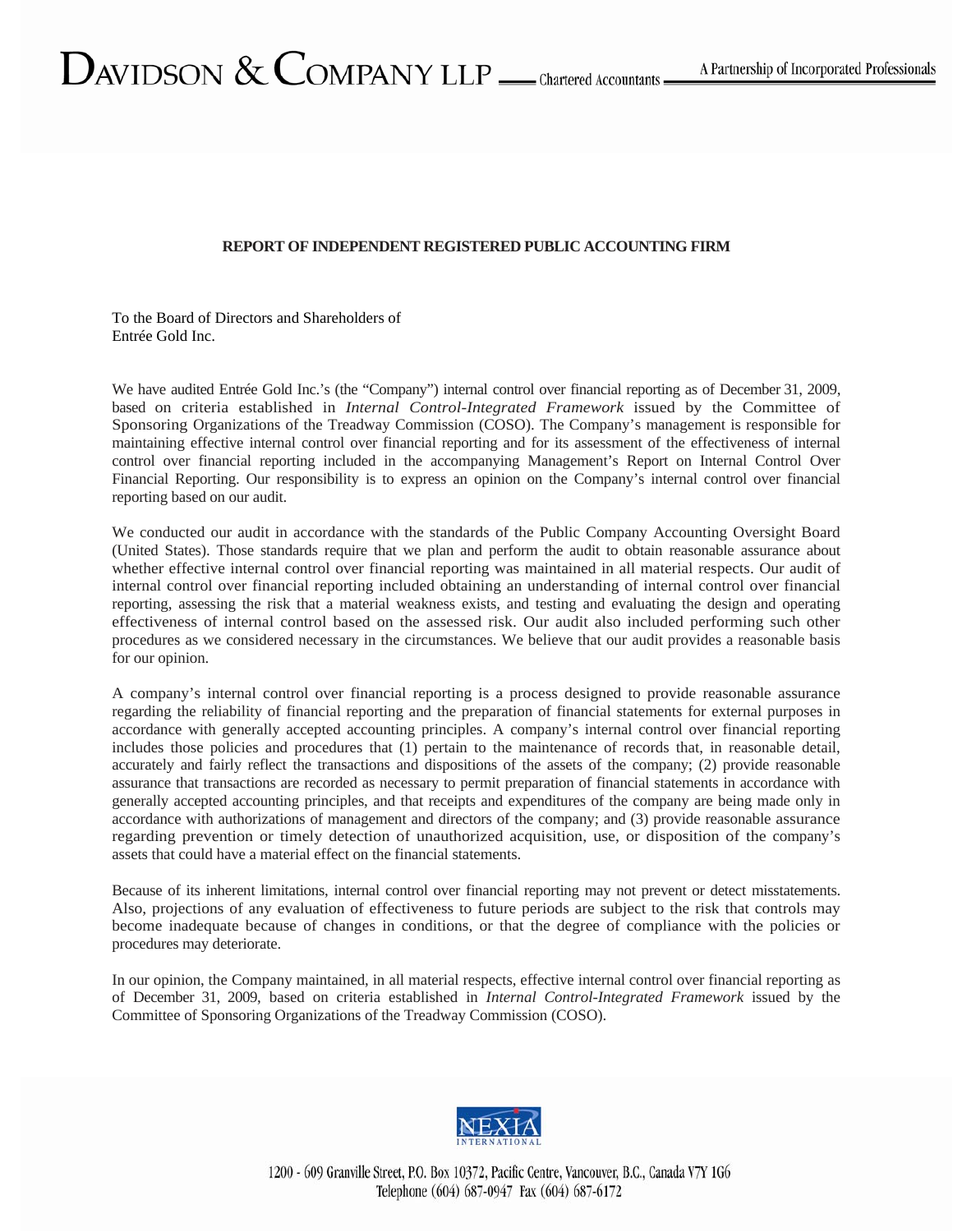We have also audited, in accordance with the standards of the Public Company Accounting Oversight Board (United States), the consolidated balance sheets of the Company as of December 31, 2009 and 2008 and the related consolidated statements of operations and comprehensive income (loss), stockholders' equity and cash flows for the years then ended and for the cumulative period from inception (July 19, 1995) to December 31, 2009 and our report dated March 31, 2010 expressed an unqualified opinion.

#### **"DAVIDSON & COMPANY LLP"**

Vancouver, Canada Chartered Accountants

March 31, 2010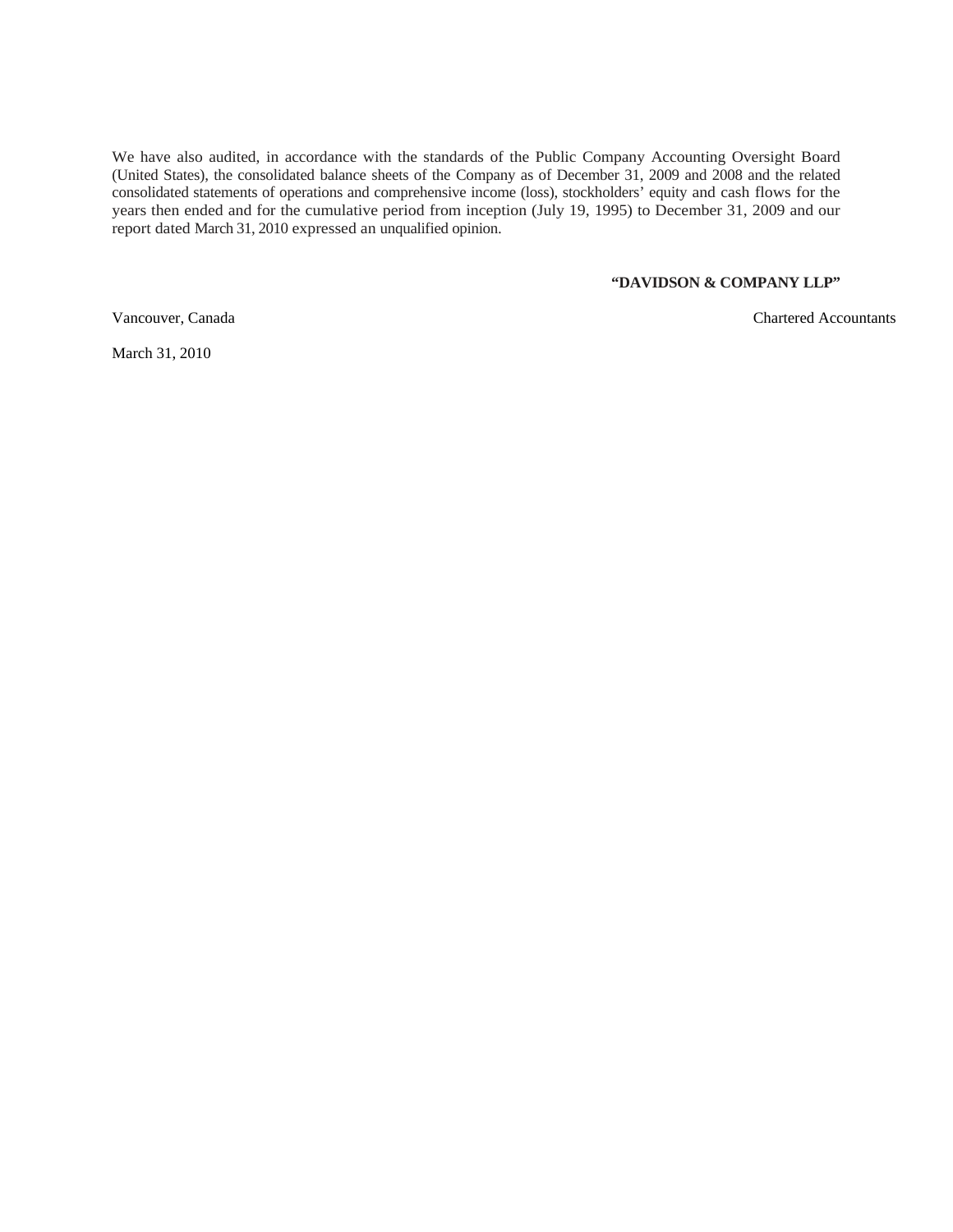(An Exploration Stage Company) CONSOLIDATED BALANCE SHEETS (Expressed in United States dollars)

|                                                                                                                                         | December 31,<br>2009 | December 31,<br>2008 |
|-----------------------------------------------------------------------------------------------------------------------------------------|----------------------|----------------------|
| <b>ASSETS</b>                                                                                                                           |                      |                      |
| <b>Current</b>                                                                                                                          |                      |                      |
| Cash and cash equivalents                                                                                                               | \$<br>40,360,436     | \$<br>45,212,815     |
| Receivables                                                                                                                             | 164,255              | 592,443              |
| Receivables - Ivanhoe Mines                                                                                                             | 699,293              | 30,000               |
| Prepaid expenses                                                                                                                        | 811,431              | 268,518              |
| Total current assets                                                                                                                    | 42,035,415           | 46, 103, 776         |
| Deferred costs (Note 14)                                                                                                                | 375,216              |                      |
| Investments (Note 3)                                                                                                                    | 2,166,597            | 1,329,568            |
| Equipment (Note 4)                                                                                                                      | 770,562              | 672,124              |
| Mineral property interests (Note 5)                                                                                                     | 292,608              |                      |
| Other assets                                                                                                                            | 69,568               |                      |
| Equity investment - joint venture (Note 3 and 5)                                                                                        | 94,154               |                      |
| <b>Total assets</b>                                                                                                                     | \$<br>45,804,120     | \$<br>48, 105, 468   |
| <b>LIABILITIES AND STOCKHOLDERS' EQUITY</b>                                                                                             |                      |                      |
| <b>Current</b>                                                                                                                          |                      |                      |
| Accounts payable and accrued liabilities                                                                                                | \$<br>1,160,912      | \$<br>942,238        |
| Loans payable to Ivanhoe Mines (Note 6)                                                                                                 | 676,083              | 326,183              |
| <b>Total liabilities</b>                                                                                                                | 1,836,995            | 1,268,421            |
| <b>Commitments</b> (Note 13)                                                                                                            |                      |                      |
| <b>Stockholders' equity</b>                                                                                                             |                      |                      |
| Common stock, no par value, unlimited number authorized, (Note 7)<br>97,059,346 (December 31, 2008 - 94,560,898) issued and outstanding | 116,599,651          | 111,993,990          |
| Additional paid-in capital                                                                                                              | 15,905,963           | 13,772,775           |
| Accumulated other comprehensive income:                                                                                                 |                      |                      |
| Unrealized gain on available for sale securities                                                                                        | 563,481              |                      |
| Foreign currency cumulative translation adjustment                                                                                      | (480, 928)           | (7,410,930)          |
| Accumulated deficit during the exploration stage                                                                                        | (88, 621, 042)       | (71, 518, 788)       |
| Total stockholders' equity                                                                                                              | 43,967,125           | 46,837,047           |
| Total liabilities and stockholders' equity                                                                                              | \$<br>45,804,120     | \$<br>48, 105, 468   |
|                                                                                                                                         |                      |                      |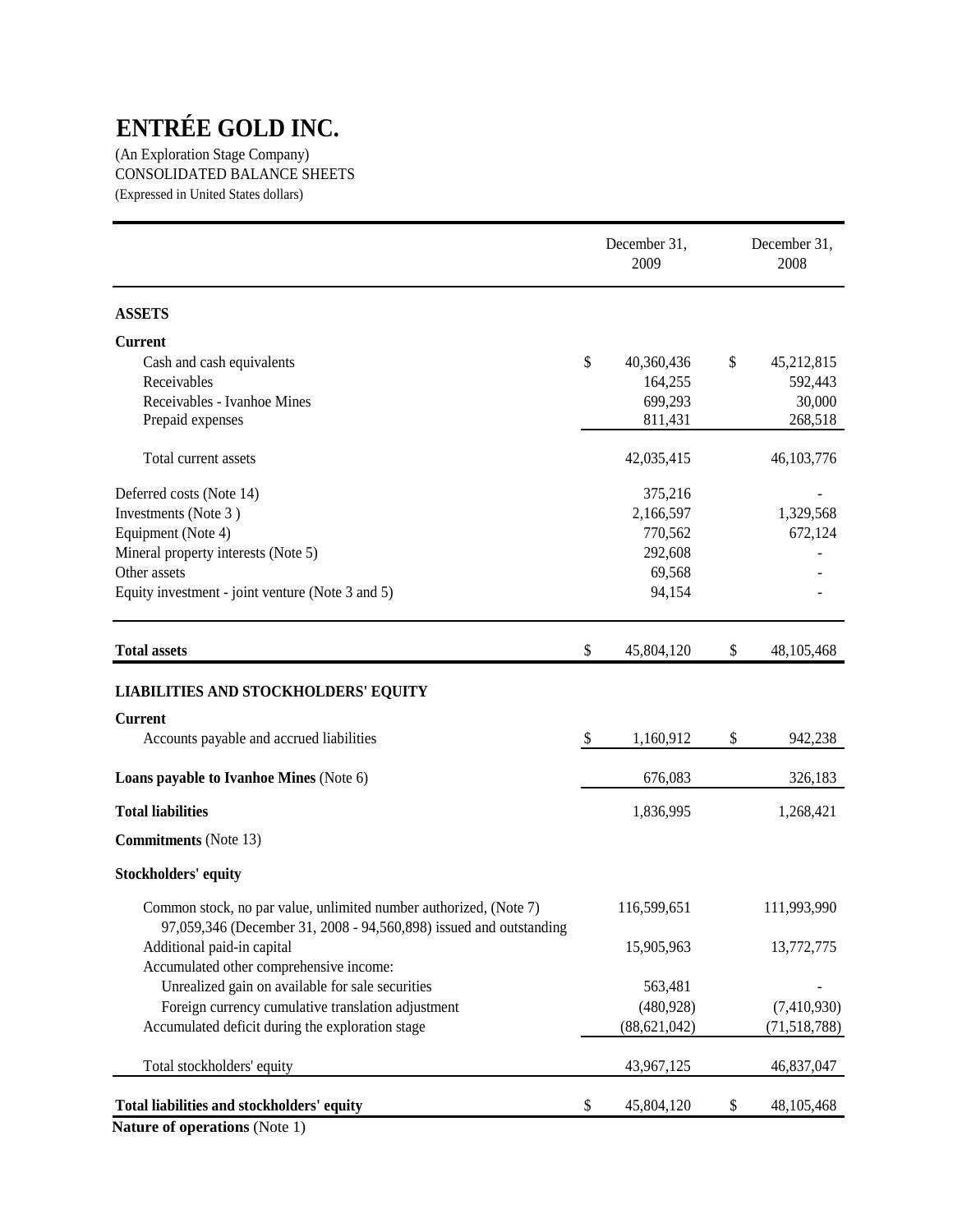(An Exploration Stage Company)

CONSOLIDATED STATEMENTS OF OPERATIONS AND COMPREHENSIVE INCOME (LOSS)

(Expressed in United States dollars)

|                 |                                                           | Year Ended<br>December 31,<br>2009 | Year Ended<br>December 31,<br>2008 | Inception<br>(July 19,1995) to<br>December 31,<br>2009 |
|-----------------|-----------------------------------------------------------|------------------------------------|------------------------------------|--------------------------------------------------------|
|                 |                                                           |                                    |                                    |                                                        |
| <b>EXPENSES</b> |                                                           |                                    |                                    |                                                        |
|                 | Depreciation (Note 4)                                     | 156,144                            | 146,703                            | 877,106                                                |
|                 | Write-down of equipment                                   |                                    | 123,816                            | 123,816                                                |
|                 | Foreign exchange (gain) loss                              | 141,731                            | (126, 468)                         | 181,224                                                |
|                 | Mineral property interests (Notes 5 and 7)                | 9,985,963                          | 10,240,770                         | 54,849,586                                             |
|                 | General and administrative (Note 5 and 8)                 | 7,046,649                          | 6,626,018                          | 34,374,712                                             |
|                 | <b>Loss from operations</b>                               | (17, 330, 487)                     | (17,010,839)                       | (90, 406, 444)                                         |
|                 | Interest income                                           | 397,741                            | 1,981,316                          | 4,654,036                                              |
|                 | Loss from equity investee (Note 3)                        | (169, 508)                         | (366, 595)                         | (536, 103)                                             |
|                 | Fair value adjustment of asset                            |                                    |                                    |                                                        |
|                 | backed commercial paper<br>(Note 3)                       |                                    | (1,334,160)                        | (2, 332, 531)                                          |
| <b>Net loss</b> |                                                           | (17,102,254)                       | (16,730,278)                       | (88, 621, 042)<br>\$                                   |
|                 | Comprehensive income (loss):                              |                                    |                                    |                                                        |
|                 | Net loss                                                  | (17,102,254)                       | $$(16,730,278)$ \\$                | (88, 621, 042)                                         |
|                 | Unrealized gain on available for sale securities (Note 3) | 563,481                            |                                    | 563,481                                                |
|                 | Foreign currency translation adjustment                   | 6,930,002                          | (12, 483, 218)                     | (480, 928)                                             |
|                 | Comprehensive income (loss)                               | (9,608,771)<br>\$                  | (29,213,496)                       | (88, 538, 489)<br><sup>\$</sup>                        |
|                 | Basic and diluted loss per share                          | \$<br>$(0.18)$ \$                  | (0.18)                             |                                                        |

The accompanying notes are an integral part of these consolidated financial statements.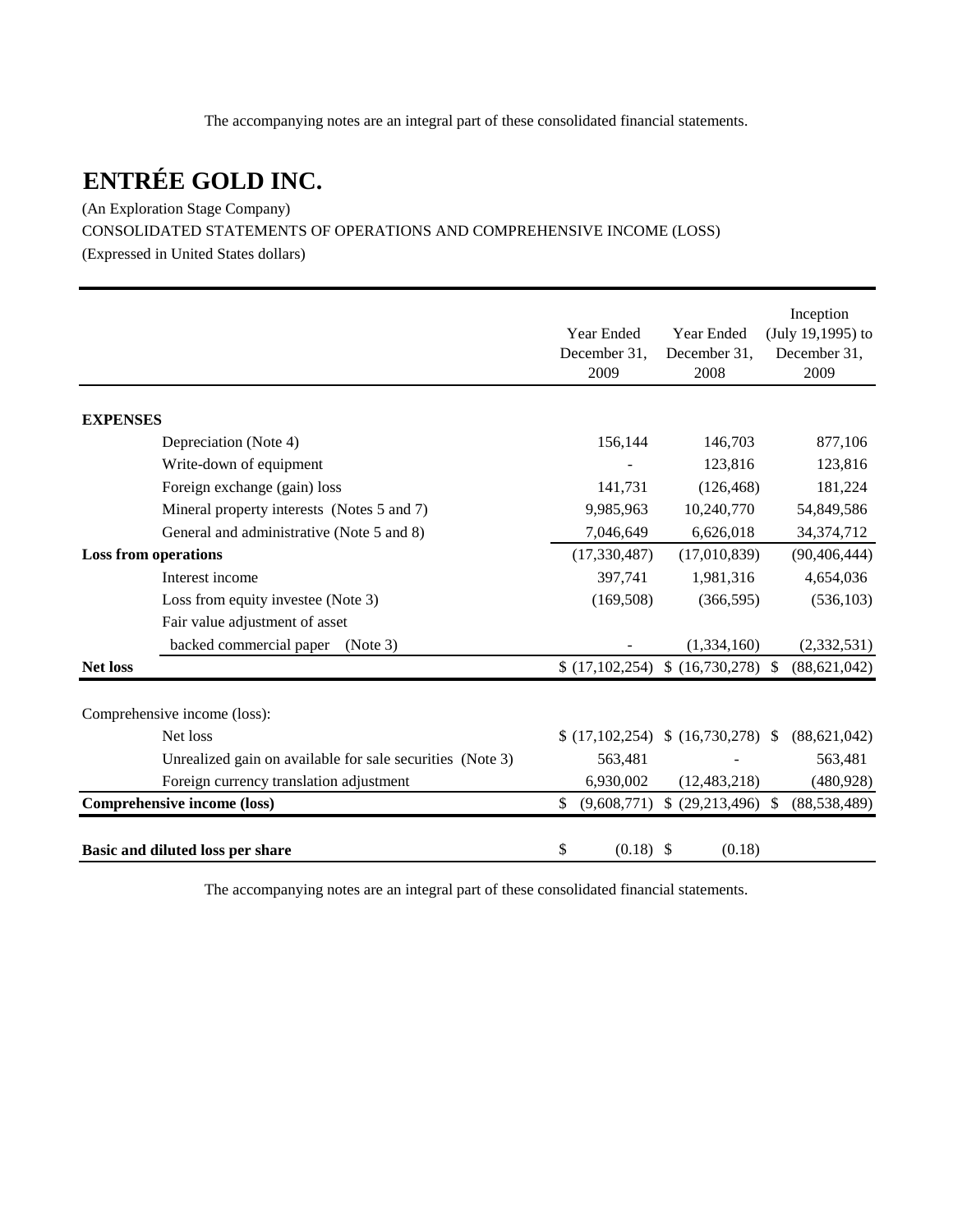(An Exploration Stage Company)

### CONSOLIDATED STATEMENT OF STOCKHOLDERS' EQUITY

(Expressed in United States dollars)

|                                            | Number of<br><b>Shares</b> | Common<br>Stock                        | Additional<br>Paid-in Capital | Accumulated<br>Other<br>Comprehensive<br>Income | Accumulated<br>Deficit<br>During the<br>Exploration<br>Stage | Total<br>Stockholders'<br>Equity |
|--------------------------------------------|----------------------------|----------------------------------------|-------------------------------|-------------------------------------------------|--------------------------------------------------------------|----------------------------------|
| Balance, July 19, 1995 (date of inception) |                            | \$                                     | \$                            | $\$$                                            | \$                                                           | \$                               |
| Shares issued:                             |                            |                                        |                               |                                                 |                                                              |                                  |
| Private placements                         | 4,200,000                  | 60,852                                 |                               |                                                 |                                                              | 60,852                           |
| Acquisition of mineral property interests  | 3,200,000                  | 147,520                                |                               |                                                 |                                                              | 147,520                          |
| Foreign currency translation adjustment    |                            |                                        |                               | (756)                                           |                                                              | (756)                            |
| Net loss                                   |                            |                                        |                               | $\blacksquare$                                  | (175, 714)                                                   | (175, 714)                       |
| Balance, April 30, 1996<br>Shares issued:  | 7,400,000                  | 208,372                                | $\overline{a}$                | (756)                                           | (175, 714)                                                   | 31,902                           |
| Private placements                         | 3,880,000                  | 274,718                                |                               |                                                 |                                                              | 274,718                          |
| Foreign currency translation adjustment    |                            |                                        |                               | (8,568)                                         |                                                              | (8,568)                          |
| Net loss                                   |                            |                                        |                               | $\mathbf{r}$                                    | (56,250)                                                     | (56,250)                         |
| Balance, April 30, 1997                    | 11,280,000                 | 483,090                                |                               | (9, 324)                                        | (231,964)                                                    | 241,802                          |
| Foreign currency translation adjustment    |                            |                                        |                               | (5,216)                                         |                                                              | (5,216)                          |
| Net loss                                   |                            |                                        |                               | $\overline{a}$                                  | (33, 381)                                                    | (33, 381)                        |
| Balance, April 30, 1998                    | 11,280,000                 | 483,090                                |                               | (14, 540)                                       | (265, 345)                                                   | 203,205                          |
| Foreign currency translation adjustment    |                            |                                        |                               | (3,425)                                         |                                                              | (3,425)                          |
| Net loss                                   |                            |                                        |                               |                                                 | (40, 341)                                                    | (40, 341)                        |
| Balance, April 30, 1999                    | 11,280,000                 | 483,090                                | $\overline{\phantom{a}}$      | (17,965)                                        | (305, 686)                                                   | 159,439                          |
| Escrow shares compensation                 |                            |                                        | 41,593                        |                                                 |                                                              | 41,593                           |
| Exercise of stock options                  | 1,128,000                  | 113,922                                |                               |                                                 |                                                              | 113,922                          |
| Foreign currency translation adjustment    |                            |                                        |                               | (896)                                           |                                                              | (896)                            |
| Net loss                                   |                            |                                        |                               | $\overline{\phantom{a}}$                        | (154, 218)                                                   | (154, 218)                       |
| Balance, April 30, 2000                    | 12,408,000                 | $\mathbb{S}$<br>597,012<br>-continued- | $\mathbb{S}$<br>41,593        | $\frac{1}{2}$<br>(18, 861)                      | \$<br>(459, 904)                                             | \$<br>159,840                    |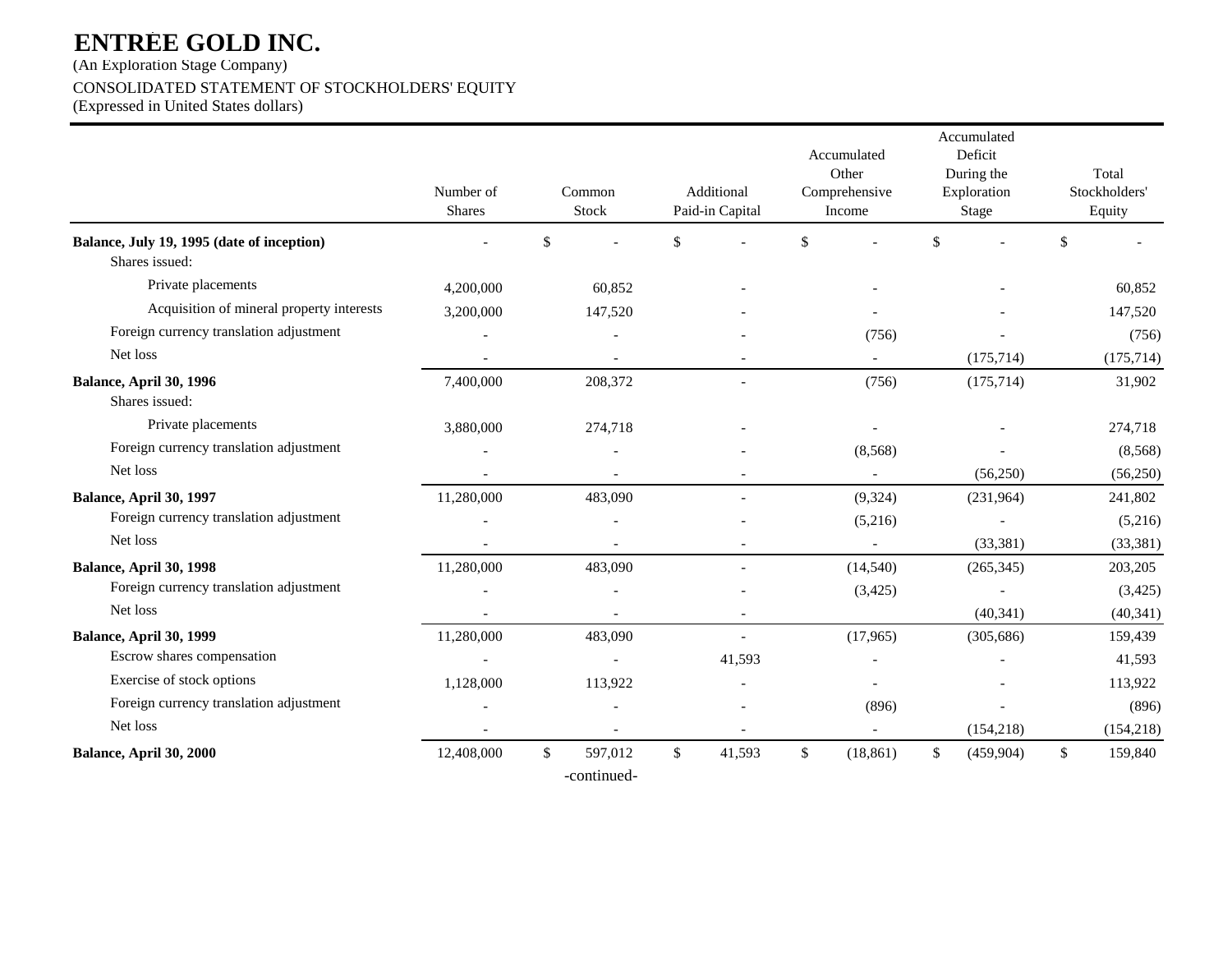(An Exploration Stage Company) CONSOLIDATED STATEMENT OF STOCKHOLDERS' EQUITY

(Expressed in United States dollars)

|                                             |               |              |                               |                 |              |               | Accumulated       |              |               |
|---------------------------------------------|---------------|--------------|-------------------------------|-----------------|--------------|---------------|-------------------|--------------|---------------|
|                                             |               |              |                               |                 |              | Accumulated   | Deficit           |              |               |
|                                             |               |              |                               |                 |              | Other         | During the        |              | Total         |
|                                             | Number of     |              | Common                        | Additional      |              | Comprehensive | Exploration       |              | Stockholders' |
|                                             | <b>Shares</b> |              | Stock                         | Paid-in Capital |              | Income        | <b>Stage</b>      |              | Equity        |
| - continued -                               |               |              |                               |                 |              |               |                   |              |               |
| Balance, April 30, 2000                     | 12,408,000    | $\mathbb{S}$ | 597,012                       | \$<br>41,593    | $\mathbb{S}$ | (18, 861)     | \$<br>(459,904)   | $\mathbb{S}$ | 159,840       |
| Foreign currency translation adjustment     |               |              |                               |                 |              | (5,627)       |                   |              | (5,627)       |
| Net loss                                    |               |              |                               |                 |              |               | (18, 399)         |              | (18, 399)     |
| Balance, April 30, 2001                     | 12,408,000    |              | 597,012                       | 41,593          |              | (24, 488)     | (478, 303)        |              | 135,814       |
| Foreign currency translation adjustment     |               |              |                               |                 |              | (2,561)       |                   |              | (2,561)       |
| Net loss                                    |               |              |                               |                 |              |               | (22, 490)         |              | (22, 490)     |
| Balance, April 30, 2002                     | 12,408,000    |              | 597,012                       | 41,593          |              | (27, 049)     | (500, 793)        |              | 110,763       |
| Shares issued:                              |               |              |                               |                 |              |               |                   |              |               |
| Private placements                          | 7,500,000     |              | 1,351,055                     |                 |              |               |                   |              | 1,351,055     |
| Exercise of warrants                        | 12,500        |              | 3,288                         |                 |              |               |                   |              | 3,288         |
| Agent's finder fee                          | 310,000       |              | 39,178                        |                 |              |               |                   |              | 39,178        |
| Finder's fee for mineral property interests | 100,000       |              | 35,827                        |                 |              |               |                   |              | 35,827        |
| Debt settlement                             | 135,416       |              | 45,839                        | 5,252           |              |               |                   |              | 51,091        |
| Agent's warrants                            |               |              |                               | 16,877          |              |               |                   |              | 16,877        |
| Escrow shares compensation                  |               |              |                               | 40,205          |              |               |                   |              | 40,205        |
| Stock-based compensation                    |               |              |                               | 16,660          |              |               |                   |              | 16,660        |
| Share issue costs                           |               |              | (211, 207)                    |                 |              |               |                   |              | (211, 207)    |
| Foreign currency translation adjustment     |               |              |                               |                 |              | 73,080        |                   |              | 73,080        |
| Net loss                                    |               |              |                               |                 |              |               | (1,073,320)       |              | (1,073,320)   |
| Balance, April 30, 2003                     | 20,465,916    | $\mathbb{S}$ | 1,860,992<br>$\sim$<br>$\sim$ | \$<br>120,587   | \$           | 46,031        | \$<br>(1,574,113) | \$           | 453,497       |

-Continued-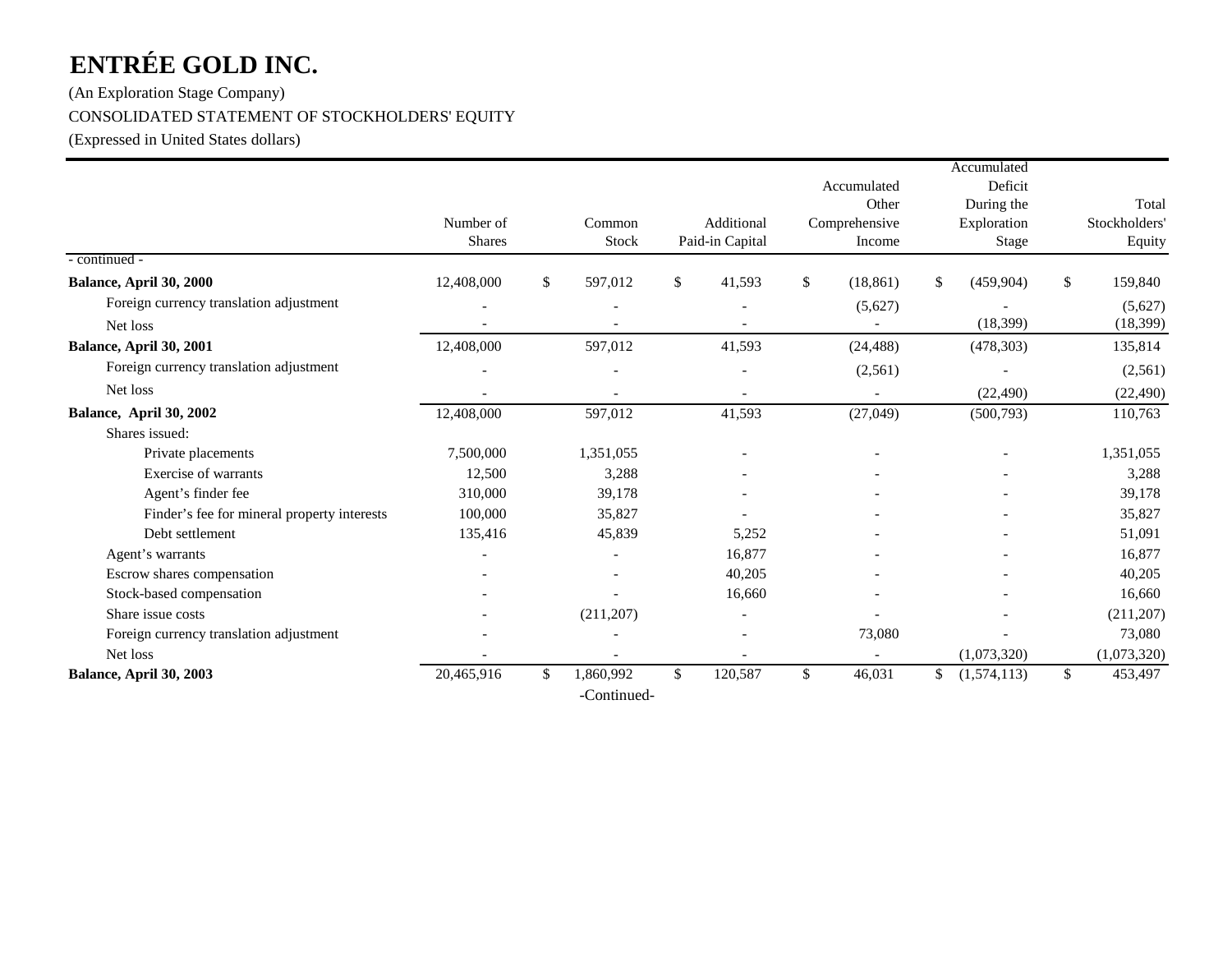(An Exploration Stage Company) CONSOLIDATED STATEMENT OF STOCKHOLDERS' EQUITY (Expressed in United States dollars)

|                                         | Number of<br><b>Shares</b> | Common<br>Stock                 | Additional<br>Paid-in Capital | Accumulated<br>Other<br>Comprehensive<br>Income | Accumulated<br>Deficit<br>During the<br>Exploration<br>Stage | Total<br>Stockholders<br>Equity |
|-----------------------------------------|----------------------------|---------------------------------|-------------------------------|-------------------------------------------------|--------------------------------------------------------------|---------------------------------|
| - continued -                           |                            |                                 |                               |                                                 |                                                              |                                 |
| Balance, April 30, 2003                 | 20,465,916                 | \$<br>1,860,992                 | \$<br>120,587                 | \$<br>46,031                                    | \$<br>(1,574,113)                                            | \$<br>453,497                   |
| Shares issued:                          |                            |                                 |                               |                                                 |                                                              |                                 |
| Private placements and offerings        | 16,352,942                 | 10,891,160                      |                               |                                                 |                                                              | 10,891,160                      |
| Exercise of warrants                    | 3,730,372                  | 1,316,664                       | (6, 443)                      |                                                 |                                                              | 1,310,221                       |
| Exercise of stock options               | 35,000                     | 18,730                          | (4,026)                       |                                                 |                                                              | 14,704                          |
| Agent's corporate finance fee           | 100,000                    | 64,192                          | 8,384                         |                                                 |                                                              | 72,576                          |
| Mineral property interests              | 5,000,000                  | 3,806,000                       |                               |                                                 |                                                              | 3,806,000                       |
| Agent's warrants                        |                            |                                 | 370,741                       |                                                 |                                                              | 370,741                         |
| Escrow shares compensation              |                            |                                 | 1,949,878                     |                                                 |                                                              | 1,949,878                       |
| Stock-based compensation                |                            |                                 | 414,847                       |                                                 |                                                              | 414,847                         |
| Share issue costs                       |                            | (1,302,715)                     |                               |                                                 |                                                              | (1,302,715)                     |
| Foreign currency translation adjustment |                            |                                 |                               | 1,950                                           |                                                              | 1,950                           |
| Net loss                                |                            |                                 |                               | $\overline{a}$                                  | (12,505,759)                                                 | (12, 505, 759)                  |
| Balance, December 31, 2003              | 45,684,230                 | 16,655,023                      | 2,853,968                     | 47,981                                          | (14,079,872)                                                 | 5,477,100                       |
| Shares issued:                          |                            |                                 |                               |                                                 |                                                              |                                 |
| Private placement                       | 4,600,000                  | 3,846,521                       |                               |                                                 |                                                              | 3,846,521                       |
| Exercise of warrants                    | 533,836                    | 186,208                         | (13, 197)                     |                                                 |                                                              | 173,011                         |
| Exercise of stock options               | 50,000                     | 26,180                          | (8,238)                       |                                                 |                                                              | 17,942                          |
| Warrants issued for cancellation        |                            |                                 |                               |                                                 |                                                              |                                 |
| of price guarantee                      |                            |                                 | 129,266                       |                                                 |                                                              | 129,266                         |
| Escrow shares compensation              |                            |                                 | 405,739                       |                                                 |                                                              | 405,739                         |
| Share issue costs                       |                            | (21,026)                        |                               |                                                 |                                                              | (21,026)                        |
| Stock-based compensation                |                            | $\overline{a}$                  | 1,530,712                     |                                                 |                                                              | 1,530,712                       |
| Foreign currency translation adjustment |                            |                                 |                               | 132,501                                         |                                                              | 132,501                         |
| Net loss                                |                            |                                 |                               | $\overline{a}$                                  | (5,528,114)                                                  | (5,528,114)                     |
| Balance, December 31, 2004              | 50,868,066                 | \$<br>20,692,906<br>-Continued- | \$<br>4,898,250               | \$<br>180,482                                   | \$(19,607,986)                                               | $\mathbb{S}$<br>6,163,652       |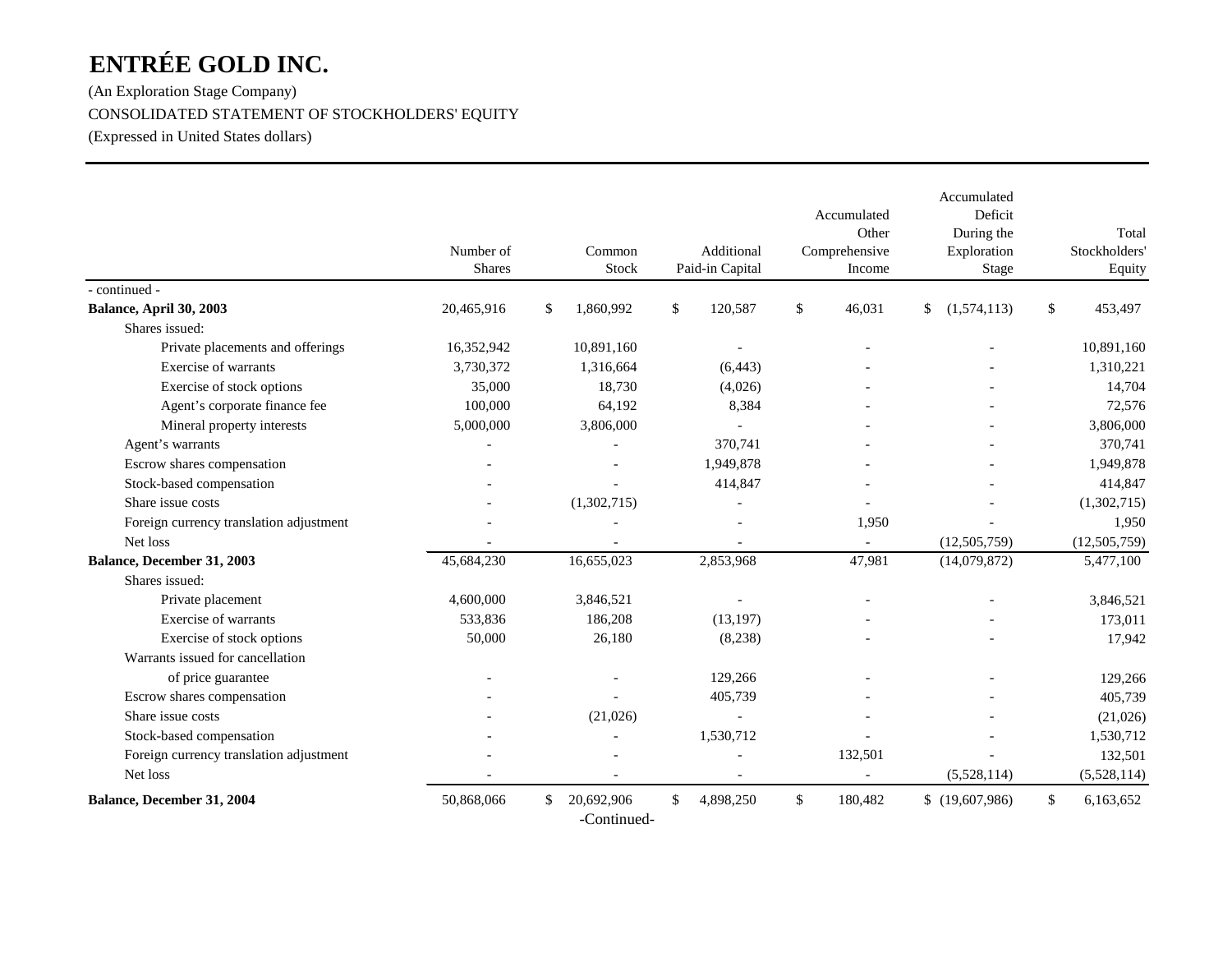(An Exploration Stage Company) CONSOLIDATED STATEMENT OF STOCKHOLDERS' EQUITY

(Expressed in United States Dollars)

|                                         | Number of     | Common            | Additional       | Accumulated<br>Other<br>Comprehensive | Accumulated<br>Deficit<br>During the<br>Exploration | Total<br>Stockholders |
|-----------------------------------------|---------------|-------------------|------------------|---------------------------------------|-----------------------------------------------------|-----------------------|
|                                         | <b>Shares</b> | Stock             | Paid-in Capital  | Income                                | Stage                                               | Equity                |
| - continued -                           |               |                   |                  |                                       |                                                     |                       |
| Balance, December 31, 2004              | 50,868,066    | 20,692,906<br>\$. | \$<br>4,898,250  | \$<br>180,482                         | \$(19,607,986)                                      | 6,163,652<br>\$       |
| Shares issued:                          |               |                   |                  |                                       |                                                     |                       |
| Private placement                       | 7,542,410     | 13,538,097        |                  |                                       |                                                     | 13,538,097            |
| Exercise of warrants                    | 10,456,450    | 10,475,291        |                  |                                       |                                                     | 10,475,291            |
| Exercise of stock options               | 772,000       | 1,238,581         | (532,908)        |                                       |                                                     | 705,673               |
| Escrow shares compensation              |               |                   | (435,583)        |                                       |                                                     | (435,583)             |
| Share issue costs                       |               | (521,798)         |                  |                                       |                                                     | (521,798)             |
| Stock-based compensation                |               |                   | 5,074,100        |                                       |                                                     | 5,074,100             |
| Foreign currency translation adjustment |               |                   |                  | 1,099,954                             |                                                     | 1,099,954             |
| Net loss                                |               |                   |                  |                                       | (13,691,767)                                        | (13,691,767)          |
| Balance, December 31, 2005              | 69,638,926    | 45,423,077        | 9,003,859        | 1,280,436                             | (33, 299, 753)                                      | 22,407,619            |
| Shares issued:                          |               |                   |                  |                                       |                                                     |                       |
| Membership paid in stock                | 4,167         | 8,870             |                  |                                       |                                                     | 8,870                 |
| Exercise of stock options               | 1,215,000     | 1,862,345         | (753, 628)       |                                       |                                                     | 1,108,717             |
| Stock-based compensation                |               |                   | 1,031,683        |                                       |                                                     | 1,031,683             |
| Foreign currency translation adjustment |               |                   |                  | 252,317                               |                                                     | 252,317               |
| Net loss                                |               |                   |                  |                                       | (9,655,341)                                         | (9,655,341)           |
| Balance, December 31, 2006              | 70,858,093    | 47,294,292        | 9,281,914        | 1,532,753                             | (42, 955, 094)                                      | 15,153,865            |
| Shares issued:                          |               |                   |                  |                                       |                                                     |                       |
| Private placement                       | 14,428,640    | 43,826,994        |                  |                                       |                                                     | 43,826,994            |
| Mineral property interests              | 15,000        | 33,976            |                  |                                       |                                                     | 33,976                |
| Exercise of warrants                    | 7,542,408     | 20,392,043        |                  |                                       |                                                     | 20,392,043            |
| Exercise of stock options               | 728,700       | 926,364           | (322, 880)       |                                       |                                                     | 603,484               |
| Share issue costs                       |               | (1,981,360)       |                  |                                       |                                                     | (1,981,360)           |
| Stock-based compensation                |               |                   | 1,732,839        |                                       |                                                     | 1,732,839             |
| Foreign currency translation adjustment |               |                   |                  | 3,539,535                             |                                                     | 3,539,535             |
| Net loss                                |               |                   |                  |                                       | (11, 833, 416)                                      | (11, 833, 416)        |
| Balance, December 31, 2007              | 93,572,841    | \$110,492,309     | \$<br>10,691,873 | $\$$<br>5,072,288                     | \$(54,788,510)                                      | 71,467,960<br>\$      |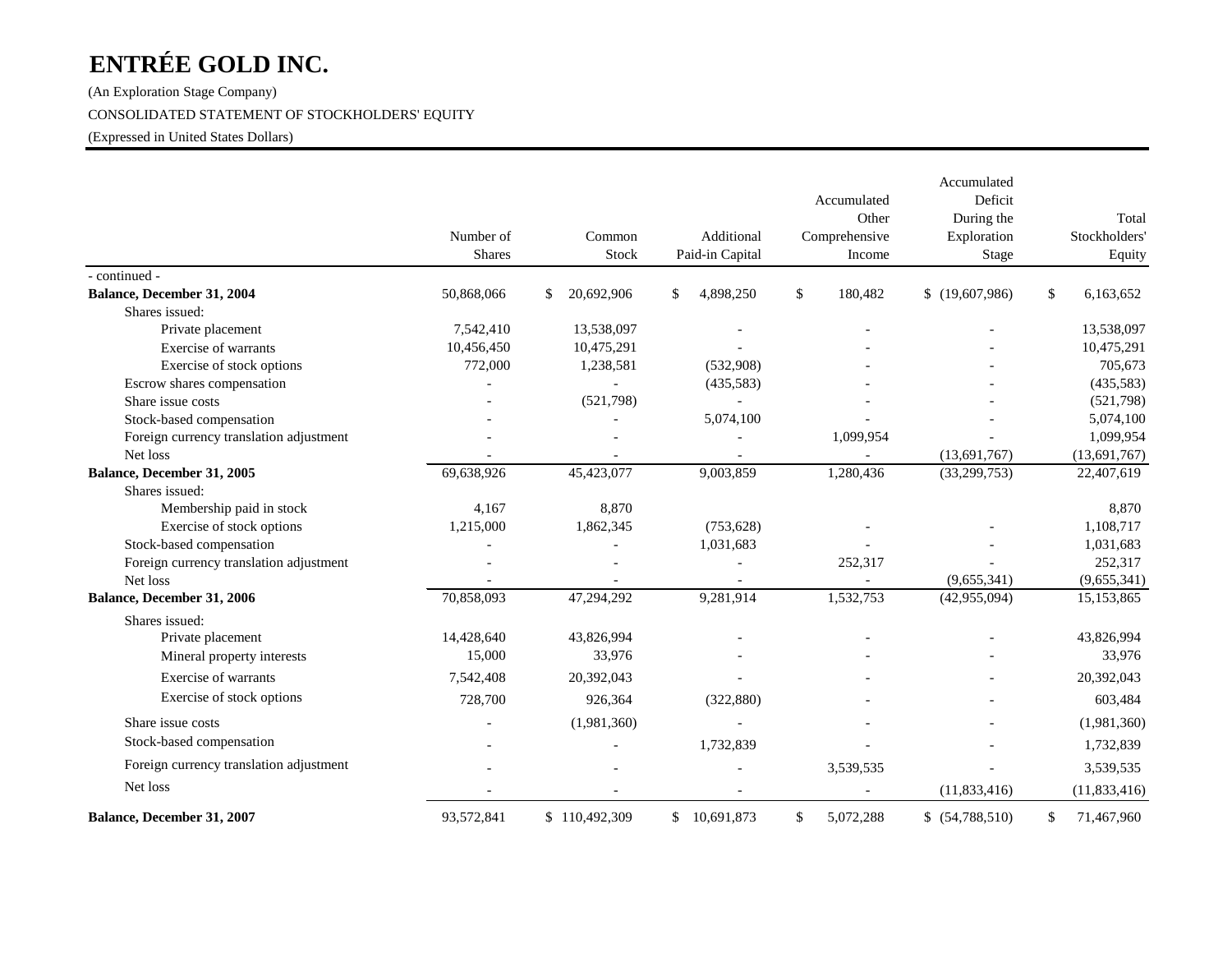(An Exploration Stage Company)

### CONSOLIDATED STATEMENT OF STOCKHOLDERS' EQUITY

(Expressed in United States Dollars)

|                                                  | Number of<br><b>Shares</b> | Common<br>Stock          | Additional<br>Paid-in Capital | Accumulated<br>Other<br>Comprehensive<br>Income | Accumulated<br>Deficit<br>During the<br>Exploration<br>Stage | Total<br>Stockholders<br>Equity |
|--------------------------------------------------|----------------------------|--------------------------|-------------------------------|-------------------------------------------------|--------------------------------------------------------------|---------------------------------|
| Balance, December 31, 2007                       | 93,572,841                 | \$110,492,309            | 10,691,873<br>\$              | \$<br>5,072,288                                 | \$ (54,788,510)                                              | 71,467,960<br>\$.               |
| Shares issued:                                   |                            |                          |                               |                                                 |                                                              |                                 |
| Exercise of stock options                        | 958,057                    | 1,447,926                | (591, 456)                    |                                                 |                                                              | 856,470                         |
| Mineral property interests                       | 30,000                     | 60,941                   |                               |                                                 |                                                              | 60,941                          |
| Share issue costs                                |                            | (7,186)                  |                               |                                                 |                                                              | (7,186)                         |
| Stock-based compensation                         |                            |                          | 3,672,358                     |                                                 |                                                              | 3,672,358                       |
| Foreign currency translation adjustment          | $\overline{\phantom{a}}$   |                          |                               | (12, 483, 218)                                  |                                                              | (12, 483, 218)                  |
| Net loss                                         | $\overline{\phantom{a}}$   |                          |                               |                                                 | (16,730,278)                                                 | (16,730,278)                    |
| Balance, December 31, 2008                       | 94,560,898                 | 111,993,990              | 13,772,775                    | (7,410,930)                                     | (71,518,788)                                                 | 46,837,047                      |
| Shares issued:                                   |                            |                          |                               |                                                 |                                                              |                                 |
| Exercise of stock options                        | 2,355,948                  | 4,330,539                | (2,050,489)                   |                                                 |                                                              | 2,280,050                       |
| Mineral property interests                       | 142,500                    | 275,122                  |                               |                                                 |                                                              | 275,122                         |
| Stock-based compensation                         | $\overline{\phantom{a}}$   |                          | 4,183,677                     |                                                 |                                                              | 4,183,677                       |
| Foreign currency translation adjustment          | $\overline{\phantom{a}}$   | $\overline{\phantom{a}}$ |                               | 6,930,002                                       |                                                              | 6,930,002                       |
| Unrealized gain on available for sale securities |                            |                          |                               | 563,481                                         |                                                              | 563,481                         |
| Net loss                                         |                            |                          |                               |                                                 | (17, 102, 254)                                               | (17, 102, 254)                  |
| Balance, December 31, 2009                       | 97,059,346                 | \$116,599,651            | \$<br>15,905,963              | \$<br>82,553                                    | \$ (88,621,042)                                              | 43,967,125<br>\$.               |

The accompanying notes are an integral part of these consolidated financial statements.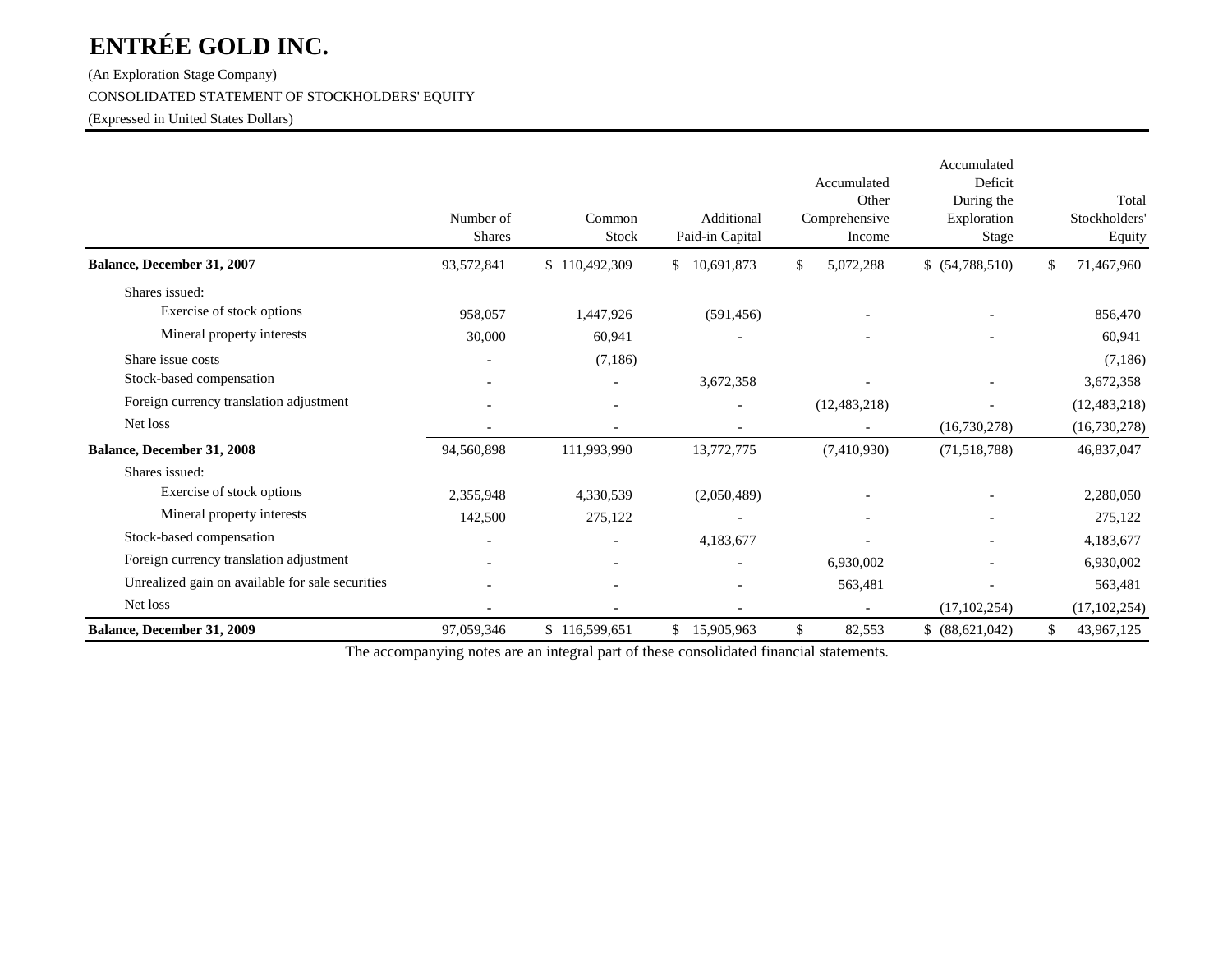(An Exploration Stage Company) CONSOLIDATED STATEMENTS OF CASH FLOWS (Expressed in United States dollars)

|                                                    | Year Ended<br>December 31,     | Year Ended<br>December 31.     | Inception<br>(July 19,<br>1995) to<br>December 31, |             |
|----------------------------------------------------|--------------------------------|--------------------------------|----------------------------------------------------|-------------|
|                                                    | 2009                           | 2008                           | 2009                                               |             |
| <b>CASH FLOWS FROM OPERATING ACTIVITIES</b>        |                                |                                |                                                    |             |
| Net loss                                           | \$<br>$(17, 102, 254)$ \$      | $(16,730,278)$ \$              | (88, 621, 042)                                     |             |
| Items not affecting cash:                          |                                |                                |                                                    |             |
| Depreciation                                       | 156,144                        | 146,703                        |                                                    | 877,106     |
| Stock-based compensation                           | 4,183,677                      | 3,672,358                      | 17,656,876                                         |             |
| Fair value adjustment of asset backed              |                                |                                |                                                    |             |
| commercial paper                                   |                                | 1,334,160                      | 2,332,531                                          |             |
| Write-down of equipment                            |                                | 123,816                        |                                                    | 123,816     |
| Escrow shares compensation                         |                                |                                |                                                    | 2,001,832   |
| Mineral property interest paid in                  |                                |                                |                                                    |             |
| stock and warrants                                 | 22,515                         | 60,941                         |                                                    | 4,052,698   |
| Loss from equity investee                          | 169,508                        | 366,595                        |                                                    | 536,103     |
| Other items not affecting cash                     | 22,227                         |                                |                                                    | 72,176      |
| Changes in assets and liabilities:                 |                                |                                |                                                    |             |
| Receivables                                        | 483,554                        | (110,207)                      |                                                    | (159, 397)  |
| Receivables - Ivanhoe Mines                        | (607, 191)                     | (34, 603)                      |                                                    | (641,794)   |
| Prepaid expenses                                   | (454, 571)                     | 132,422                        |                                                    | (739, 419)  |
| Accounts payable and accrued liabilities           | (212, 509)                     | 525,028                        |                                                    | 861,525     |
| Net cash used in operating activities              | (13,338,900)                   | (10,513,065)                   | (61, 646, 989)                                     |             |
| <b>CASH FLOWS FROM FINANCING ACTIVITIES</b>        |                                |                                |                                                    |             |
|                                                    |                                |                                |                                                    |             |
| Proceeds from issuance of capital stock            | 2,280,050                      | 856,470                        | 111,991,734                                        |             |
| Share issue costs                                  |                                | (7,186)                        | (3,545,920)                                        |             |
| Loan payable to Ivanhoe Mines                      |                                | 376,230                        |                                                    | 376,230     |
| Net cash provided by financing activities          | 2,280,050                      | 1,225,514                      | 108,822,044                                        |             |
| <b>CASH FLOWS FROM INVESTING ACTIVITIES</b>        |                                |                                |                                                    |             |
| <b>Deferred Acquisition Costs</b>                  | (77,098)                       |                                |                                                    | (77,098)    |
| Mineral property interest                          | (38, 219)                      |                                |                                                    | (38,219)    |
| Deposits                                           | (69, 568)                      |                                |                                                    | (69, 568)   |
| Joint venture - Ivanhoe Mines                      |                                | (366, 595)                     |                                                    | (366, 595)  |
| Purchase of asset backed                           |                                |                                |                                                    |             |
| commercial paper                                   |                                |                                |                                                    | (4,031,122) |
| Acquisition of equipment                           | (141, 307)                     | (255,959)                      |                                                    | (1,684,085) |
| Net cash used in investing activities              | (326, 192)                     | (622, 554)                     | (6,266,687)                                        |             |
| Effect of foreign currency translation on cash and |                                |                                |                                                    |             |
| cash equivalents                                   | 6,532,663                      | (11,983,193)                   |                                                    | (547, 932)  |
| Change in cash and cash equivalents                |                                |                                |                                                    |             |
| during the period                                  | (4,852,379)                    | (21,893,298)                   | 40,360,436                                         |             |
| Cash and cash equivalents, beginning of period     | 45,212,815                     | 67,106,113                     |                                                    |             |
|                                                    |                                |                                |                                                    |             |
| Cash and cash equivalents, end of period           | \$<br>40,360,436               | \$<br>45,212,815               | 40,360,436<br>\$                                   |             |
| Cash paid for interest during the period           | \$<br>$\overline{\phantom{0}}$ | \$<br>$\overline{\phantom{0}}$ |                                                    |             |
| Cash paid for income taxes during the period       | \$                             | \$                             |                                                    |             |

Supplemental disclosure with respect to cash flows (Note 12)

The accompanying notes are an integral part of these consolidated financial statements.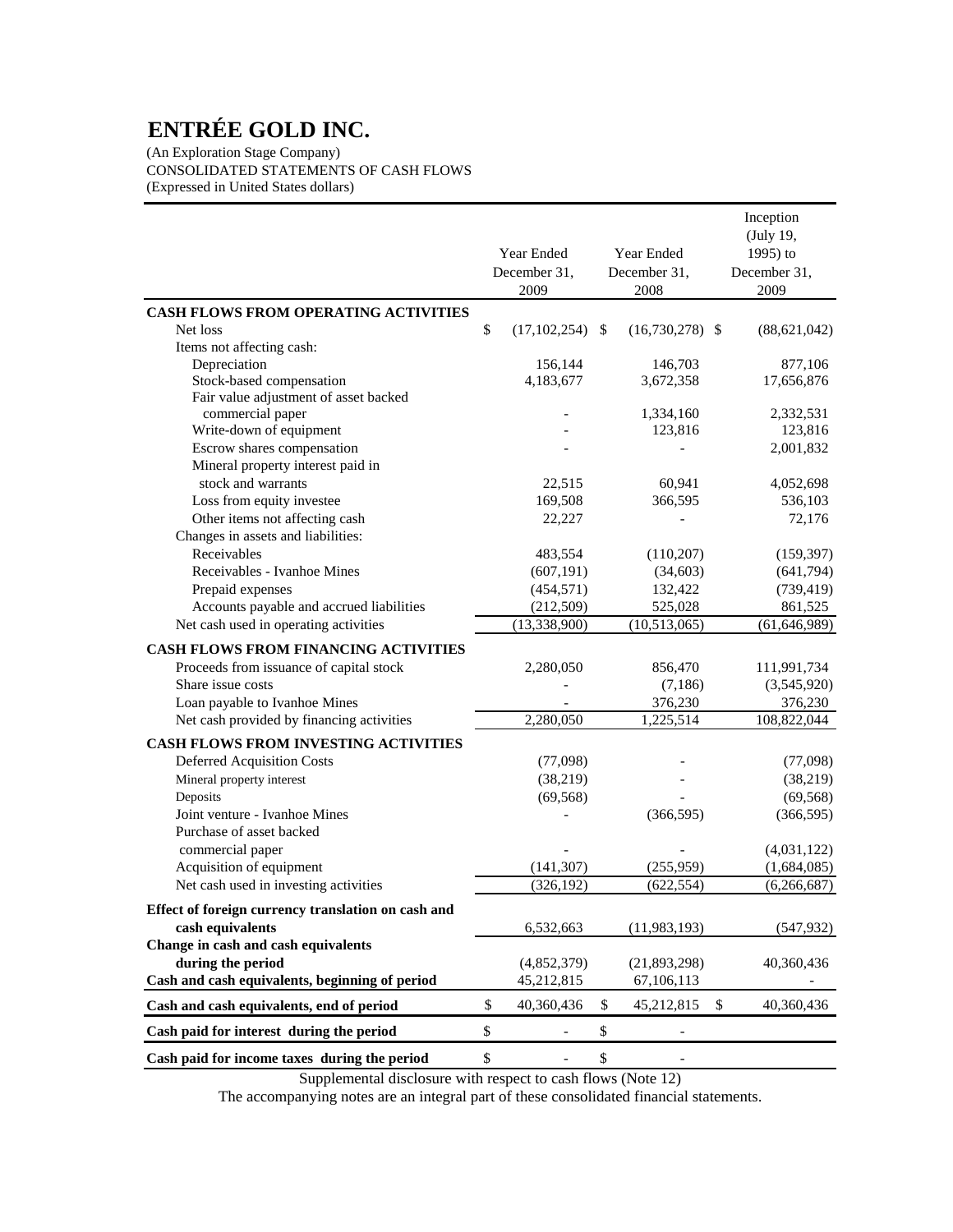#### **1. NATURE OF OPERATIONS**

The Company was incorporated under the laws of the Province of British Columbia on July 19, 1995 and continued under the laws of the Yukon Territory on January 22, 2003. On May 27, 2005, the Company changed the governing jurisdiction from the Yukon Territory to British Columbia by continuing into British Columbia under the British Columbia *Business Corporation Act.* The Company's principal business activity is the exploration of mineral property interests. To date, the Company has not generated significant revenues from its operations and is considered to be in the exploration stage.

All amounts are expressed in United States dollars, except for certain per share amounts denoted in Canadian dollars ("C\$").

#### **2. SIGNIFICANT ACCOUNTING POLICIES**

#### **Principles of consolidation**

These consolidated financial statements have been prepared in conformity with generally accepted accounting principles ("GAAP") in the United States of America and include the accounts of the Company and all of its subsidiaries. The principal subsidiaries of the Company are Entrée LLC and Entree Resources LLC, Mongolian corporations, Entree U.S. Holdings Inc., a British Columbia corporation, Entrée Gold (US) Inc., an Arizona corporation, Beijing Entrée Minerals Technology Company Limited, a wholly-owned foreign enterprise ("WFOE") in China and Entree Australia Pty Ltd., an Australian corporation. All significant inter-company transactions and balances have been eliminated upon consolidation.

#### **Use of estimates**

The preparation of consolidated financial statements in accordance with United States generally accepted accounting principles requires management to make estimates and assumptions that affect the reported amounts of assets and liabilities and the disclosure of contingent assets and liabilities at the date of the financial statements and the reported amount of revenues and expenses during the reporting period. The Company regularly evaluates estimates and assumptions related to deferred income tax asset valuations, asset impairment, stock-based compensation and loss contingencies. The Company bases its estimates and assumptions on current facts, historical experience and various other factors that it believes to be reasonable under the circumstances, the results of which form the basis for making judgements about the other sources. The actual results experienced by the Company may differ materially and adversely from the Company's estimates. To the extent there are material differences between estimates and the actual results, future results of operations will be affected.

#### **Cash and cash equivalents**

Cash and cash equivalents include cash in banks, money market funds, and certificates of term deposits with maturities of less than three months from inception, which are readily convertible to known amounts of cash and which, in the opinion of management, are subject to an insignificant risk of loss in value. The Company had \$40,360,436 in cash and cash equivalents at December 31, 2009.

#### **Investments**

Long-term investments in companies in which the Company has voting interest of 20% to 50% or where the Company has the ability to exercise significant influence, are accounted for using the equity method. Under this method, the Company's share of the investees' earnings and losses is included in operations and its investments therein are adjusted by a like amount. Dividends received are credited to the investment accounts.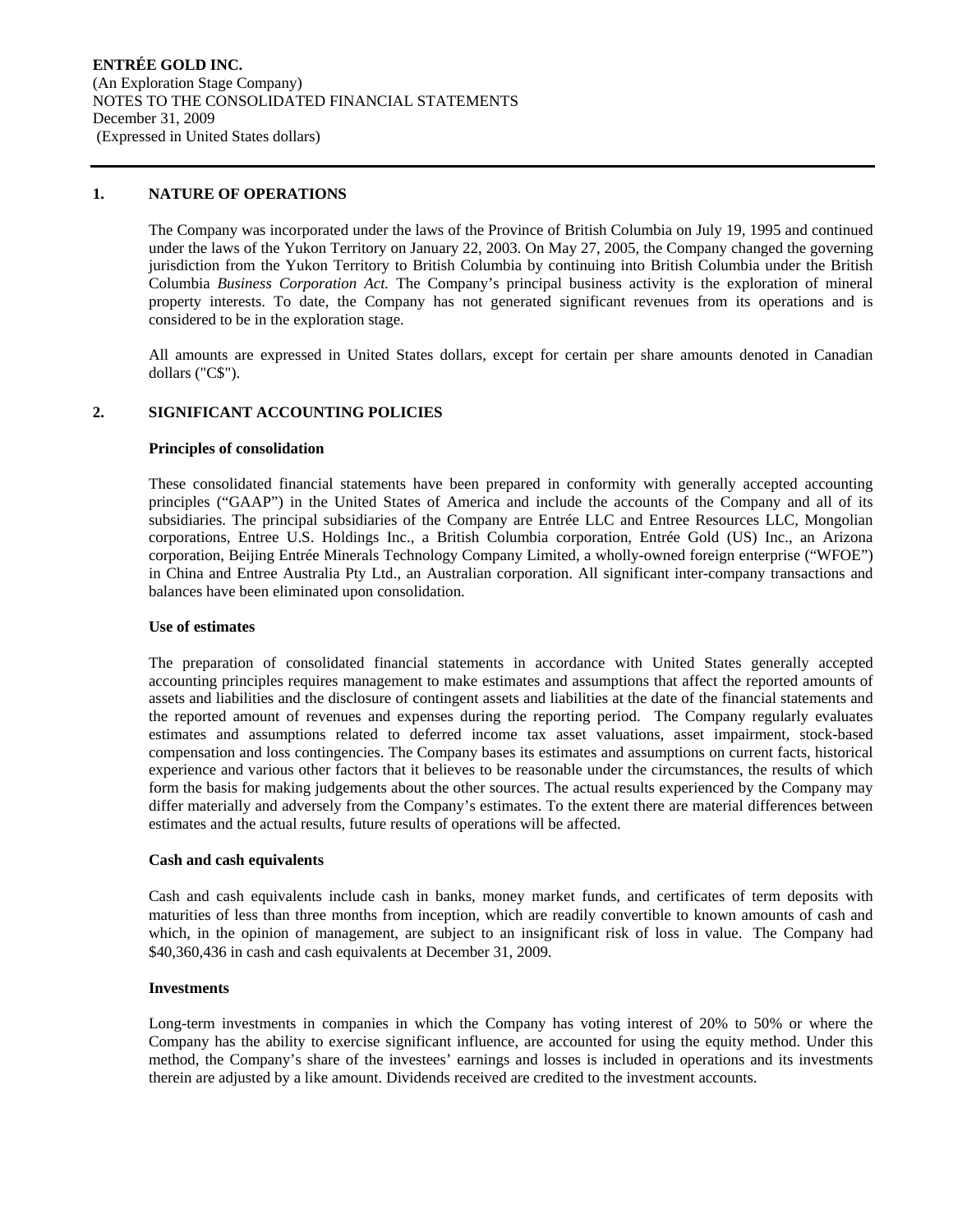#### **Investments** (cont'd)

Other long-term investments are classified as "available-for-sale" investments and consist of the Company's investment in asset backed commercial paper (Note 3). Unrealized gains and losses on these investments are recorded in accumulated other comprehensive income as a separate component of stockholders' equity, unless the declines in market value are judged to be other than temporary, in which case the losses are recognized in income in the period. Gains and losses from the sale of these investments are included in income in the period.

#### **Equipment**

Equipment, consisting of office, computer, field equipment and buildings, is recorded at cost less accumulated depreciation. Depreciation is recorded on a declining balance basis at rates ranging from 20% to 30% per annum.

#### **Mineral property interests**

Costs of exploration and costs of carrying and retaining unproven properties are expensed as incurred. The Company considers mineral rights to be tangible assets and accordingly, the Company capitalizes certain costs related to the acquisition of mineral rights.

#### **Asset retirement obligation**

The Company records the fair value of the liability for closure and removal costs associated with the legal obligations upon retirement or removal of any tangible long-lived assets in where the initial recognition of any liability will be capitalized as part of the asset cost and depreciated over its estimated useful life. To date, the Company has not incurred any asset retirement obligations.

#### **Impairment of long-lived assets**

Long-lived assets are continually reviewed for impairment whenever events or changes in circumstances indicate that the carrying amount of an asset may not be recoverable. Recoverability of assets to be held and used is measured by a comparison of the carrying amount of an asset to future net cash flows expected to be generated by the asset. If such assets are considered to be impaired, the impairment to be recognized is measured by the amount by which the carrying amount of the assets exceeds the fair value of the assets.

#### **Stock-based compensation**

The Company applies the fair value method of accounting for all stock option awards, whereby the Company recognizes a compensation expense for all stock options awarded to employees, officers and consultants based on the fair value of the options on the date of grant, which is determined using the Black Scholes option pricing model. The options are expensed over the vesting period of the options.

#### **Financial instruments**

The Company measures the fair value of financial assets and liabilities based on GAAP guidance which defines fair value, establishes a framework for measuring fair value, and expands disclosures about fair value measurements.

Effective January 1, 2008, the Company adopted the provisions for financial assets and liabilities, as well as for any other assets and liabilities that are carried at fair value on a recurring basis. Effective January 1, 2009, the Company adopted the provisions for non-financial assets and liabilities that are required to be measured at fair value. The adoption of these provisions did not materially impact the Company's consolidated financial position and results of operations.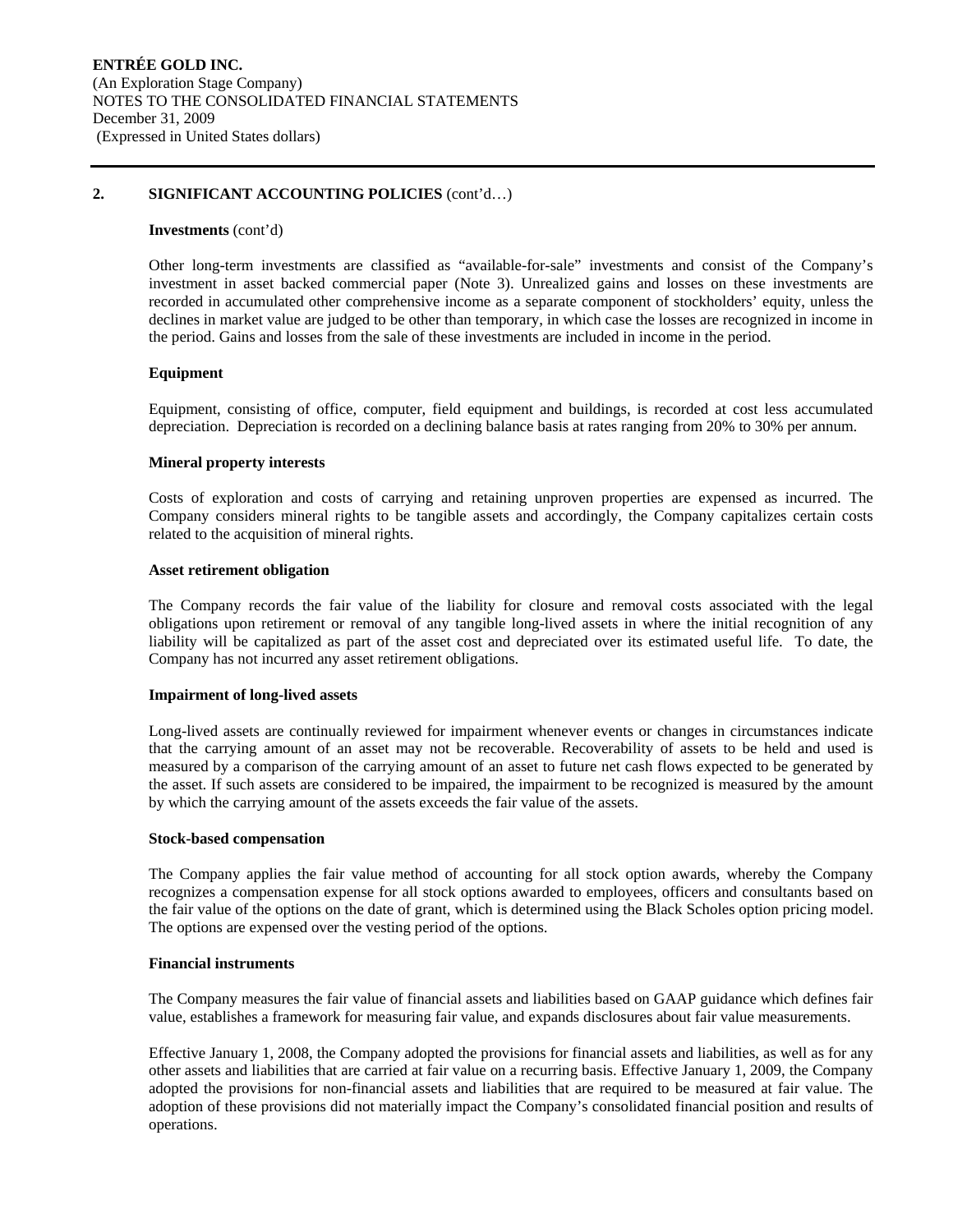#### **Financial instruments (cont'd…)**

Under GAAP fair value is defined as the exchange price that would be received for an asset or paid to transfer a liability (exit price) in the principal or most advantageous market for the asset or liability in an orderly transaction between market participants on the measurement date. A fair value hierarchy is also established, which requires an entity to maximize the use of observable inputs and minimize the use of observable inputs when measuring fair value.

Level 1 – quoted prices in active markets for identical assets or liabilities

Level 2 – quoted prices for similar assets and liabilities in active markets or inputs that are observable

Level 3 – inputs that are unobservable (for example cash flow modeling inputs based on assumptions)

At December 31, 2009, the Company had one Level 3 financial instrument with a fair value of \$2,166,597 (Note 3).

| Fair Value Measurements Using Significant Unobservable Inputs (Level 3) |  |           |             |  |  |  |  |  |
|-------------------------------------------------------------------------|--|-----------|-------------|--|--|--|--|--|
|                                                                         |  | 2009      | 2008        |  |  |  |  |  |
| Balance, beginning of the year                                          |  | 1.329.568 | \$3,032,751 |  |  |  |  |  |
| Total unrealized gain (loss)                                            |  | 563.481   | (1,334,160) |  |  |  |  |  |
| Total foreign exchange adjustment                                       |  | 273.548   | (369,023)   |  |  |  |  |  |
| Balance, end of year                                                    |  | 2.166.597 | \$1,329,568 |  |  |  |  |  |

Effective January 1, 2008, the Company adopted GAAP provisions which permits entities to choose to measure many financial instruments and certain other items at fair value that are not currently required to be measured at fair value. The Company did not elect to adopt the fair value option under this statement.

#### **Income taxes**

The Company follows the asset and liability method of accounting for income taxes whereby deferred income taxes are recognized for the deferred income tax consequences attributable to differences between the financial statement carrying values of existing assets and liabilities and their respective income tax bases (temporary differences). Deferred income tax assets and liabilities are measured using enacted income tax rates expected to apply to taxable income in the years in which temporary differences are expected to be recovered or settled. The effect on future income tax assets and liabilities of a change in tax rates is included in income in the period in which the change occurs. The amount of future income tax assets recognized is limited to the amount that is more likely than not to be realized.

#### **Foreign currency translation**

The functional currency of the Company and its wholly-owned subsidiaries is the Canadian dollar. Accordingly, monetary assets and liabilities denominated in a foreign currency are translated at the exchange rate in effect at the balance sheet date while non-monetary assets and liabilities denominated in a foreign currency are translated at historical rates. Revenue and expense items denominated in a foreign currency are translated at exchange rates prevailing when such items are recognized in the statement of operations. Exchange gains or losses arising on translation of foreign currency items are included in the statement of operations.

The Company follows the current rate method of translation with respect to its presentation of these consolidated financial statements in the reporting currency, which is the United States dollar. Accordingly, assets and liabilities are translated into U.S. dollars at the period-end exchange rates while revenue and expenses are translated at the prevailing exchange rates during the period. Related exchange gains and losses are included in a separate component of stockholders' equity as accumulated other comprehensive income.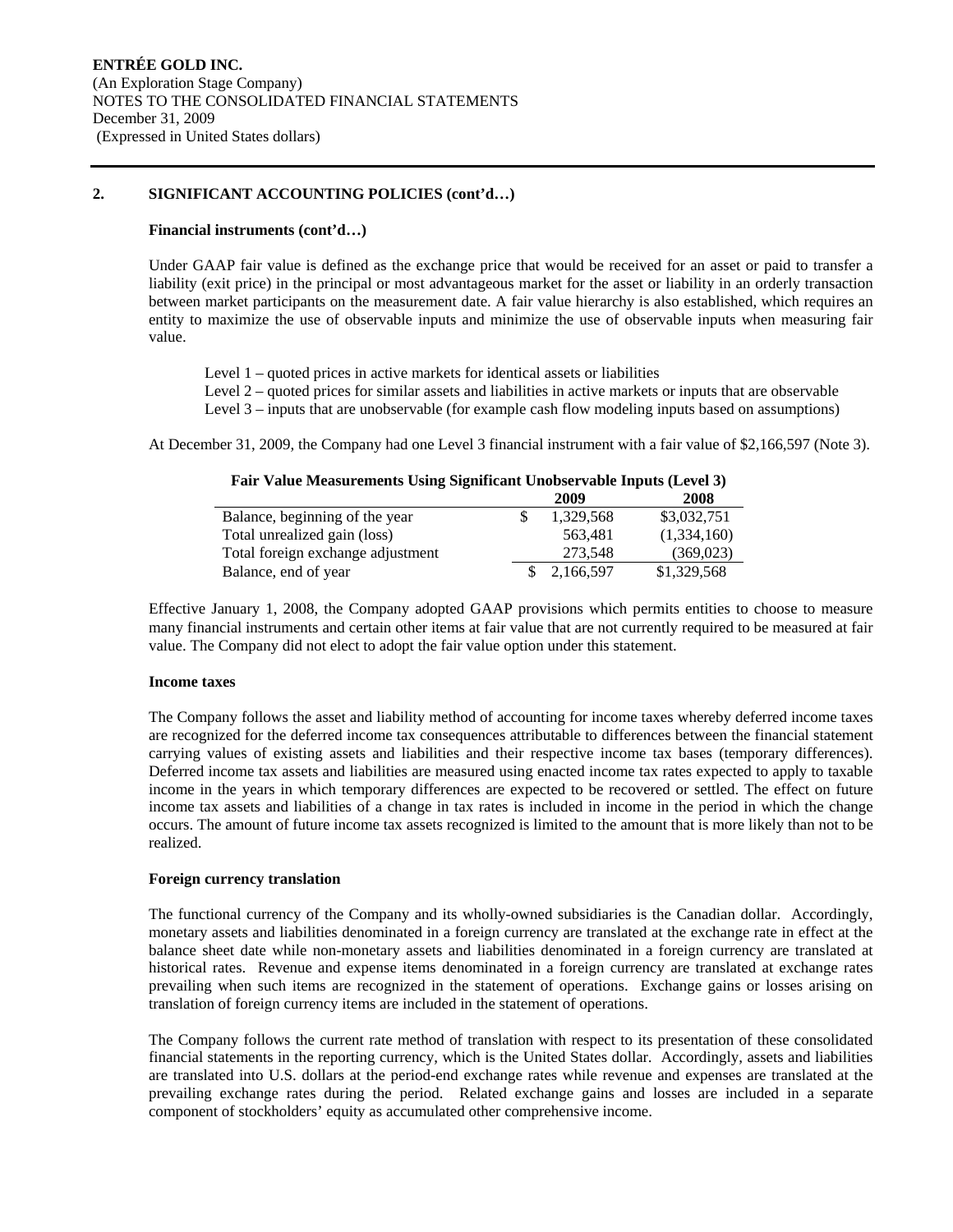#### **Net loss per share**

Basic net loss per share is computed by dividing the net loss for the period attributable to common stockholders by the weighted average number of shares of common stock outstanding during the period. Diluted net loss per share takes into consideration shares of common stock outstanding (computed under basic loss per share) and potentially dilutive shares of common stock. Diluted net loss per share is not presented separately from basic net loss per share as the conversion of outstanding stock options and warrants into common shares would be anti-dilutive. At December 31, 2009, the total number of potentially dilutive shares of common stock excluded from basic net loss per share was 10,907,800 (December 31, 2008 - 10,651,800).

#### **Subsequent events**

The Company has evaluated subsequent events from the end of the most recent fiscal year through March 31, 2010, the date the consolidated financial statements were issued.

#### **Recent accounting pronouncements**

During fiscal 2009, the Company adopted the Financial Accounting Standard Board ("FASB") Accounting Standards Codification and the Hierarchy of Generally Accepted Accounting Principles in accordance with FASB ASC Topic 105, "Generally Accepted Accounting Principles" (the Codification). The Codification has become the source of authoritative U.S. GAAP recognized by the FASB to be applied by nongovernmental entities. Rules and interpretive releases of the Securities and Exchange Commission ("SEC") under authority of federal securities laws are also sources of authoritative GAAP for SEC registrants. Effective with the Company's adoption on July 1, 2009, the Codification has superseded all prior non-SEC accounting and reporting standards. All other nongrandfathered non-SEC accounting literature not included in the Codification has become non-authoritative. As the adoption of the Codification only affected how specific references to GAAP literature have been disclosed in the notes to our consolidated financial statements, it did not result in any impact on the Company's results of operations, financial condition, or cash flows.

In December 2007, the FASB issued SFAS No. 160, "Noncontrolling interests in Consolidated Financial Statements" ("SFAS 160") (Codified within ASC 810), which clarifies that a noncontrolling interest in a subsidiary is an ownership interest in the consolidated entity that should be reported as equity in the consolidated financial statements. It requires consolidated net income to be reported at amounts that include the amounts attributable to both the parent and the non-controlling interest. It also requires disclosures, on the face of the consolidated statement of income, of the amounts of consolidated net income attributable to the parent and to the non-controlling interest. The Company adopted the provisions of SFAS 160 on January 1, 2009 and the adoption had no impact on the Company's financial statements.

In December 2007, the FASB issued SFAS No. 141 "Business Combinations" ("SFAS 141") (revised 2007) (Codified within ASC 805) to improve the relevance, representational faithfulness, and comparability of the information that a reporting entity provides in its financial reports about a business combination and its effects. SFAS 141 establishes principles and requirements for the acquirer to (1) recognize and measure in its financial statements the identifiable assets acquired, the liabilities assumed, and any non-controlling interest; (2) recognizes and measures the goodwill acquired in the business combination or a gain from a bargain purchase; and (3) determines what information to disclose to enable users of financial statements to evaluate the nature and financial effects of the business combination. The Company adopted the provisions of SFAS 141(R) on January 1, 2009 and the adoption had no impact on the Company's financial statements.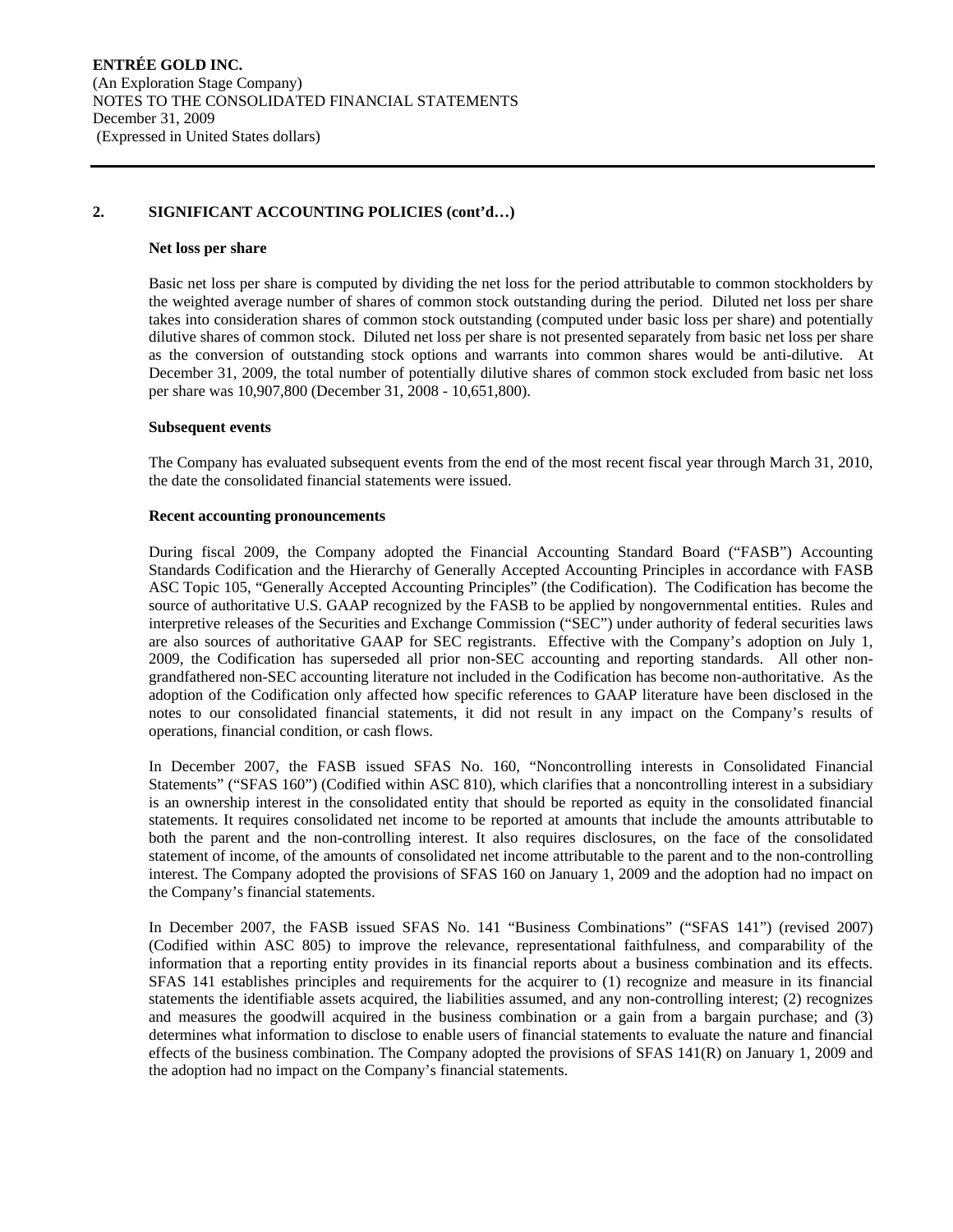#### **Recent accounting pronouncements (cont'd…)**

In November 2008, the Emerging Issues Task Force ("EITF") reached a consensus on Issue No. 08-6 "Equity Method Investment Accounting Considerations" ("EITF 08-6") (Codified within ASC 323), which clarifies the accounting for certain transactions and guidance on a number of factors, including, determination of the initial carrying value of an equity method investment, performing an impairment assessment of an underlying indefinitelived intangible asset of an equity method investment, accounting for an equity method investee's issuance of shares and accounting for a change in an investment from the equity method to the cost method. EITF 08-6 was effective for the Company's fiscal year beginning on January 1, 2009 and has been applied prospectively. The adoption of EITF 08-6 had no impact on the Company's financial statements.

In April 2009, the FASB issued ASC 820-10-65 formerly FASB Staff Position FAS 157-4, "Determining Fair Value When the Volume and Level of Activity for the Asset or Liability Have Significantly Decreased and Identifying Transactions That Are Not Orderly" ("FSP 157-4"). This provides significant guidance for determining when a market has become inactive as well as guidance for determining whether transactions are not orderly. It also provides guidance on the use of valuation techniques and the use of broker quotes and pricing services. It reiterates that fair value is based on an exit price and also that fair value is market-driven and not entity-specific. The accounting standard of codification applies to all assets and liabilities within the scope of ASC 820 and is effective for all interim and annual periods ending after June 15, 2009. The adoption of ASC 820-10-65 did not have a material effect on the Company's results of operations, financial position, and cash flows.

In April 2009, the FASB issued ASC 825-10-65, formerly FASB Staff Position FAS 107-1 and APB 28-1, "Interim Disclosures about Fair Value of Financial Instruments" ("FSP 107-1"), which increases the frequency of fair value disclosures to a quarterly basis instead of an annual basis. The guidance relates to fair value disclosures for any financial instruments that are not currently reflected on the balance sheet at fair value. This ASC is effective for interim and annual periods ending after June 15, 2009. The adoption did not have a material effect on the Company's results of operations, financial position, and cash flows.

ASC 855-10-20, "Subsequent Events" establishes accounting and reporting standards for events that occur after the balance sheet date but before financial statements are issued or are available to be issued and requires the disclosure of the date through which a company has evaluated subsequent events. This statement is effective for our third quarter ended September 30, 2009 and the adoption did not have an impact on the condensed consolidated financial statements.

#### **3. INVESTMENTS**

#### *Asset Backed Commercial Paper*

The Company owns Asset Backed Notes ('AB Notes') with a face value of C\$4,013,365. These Notes were issued in replacement of Third Party Asset Backed Commercial Paper ('ABCP') formerly held by the Company. When this ABCP matured but was not redeemed in 2007, it became the subject of a restructuring process overseen by the Pan Canadian Investor Committee. The restructuring was concluded on January 21, 2009 when the ABCP was replaced with long term asset backed securities - the AB Notes. The Company has designated the notes as "available for sale" and the notes are recorded at fair value.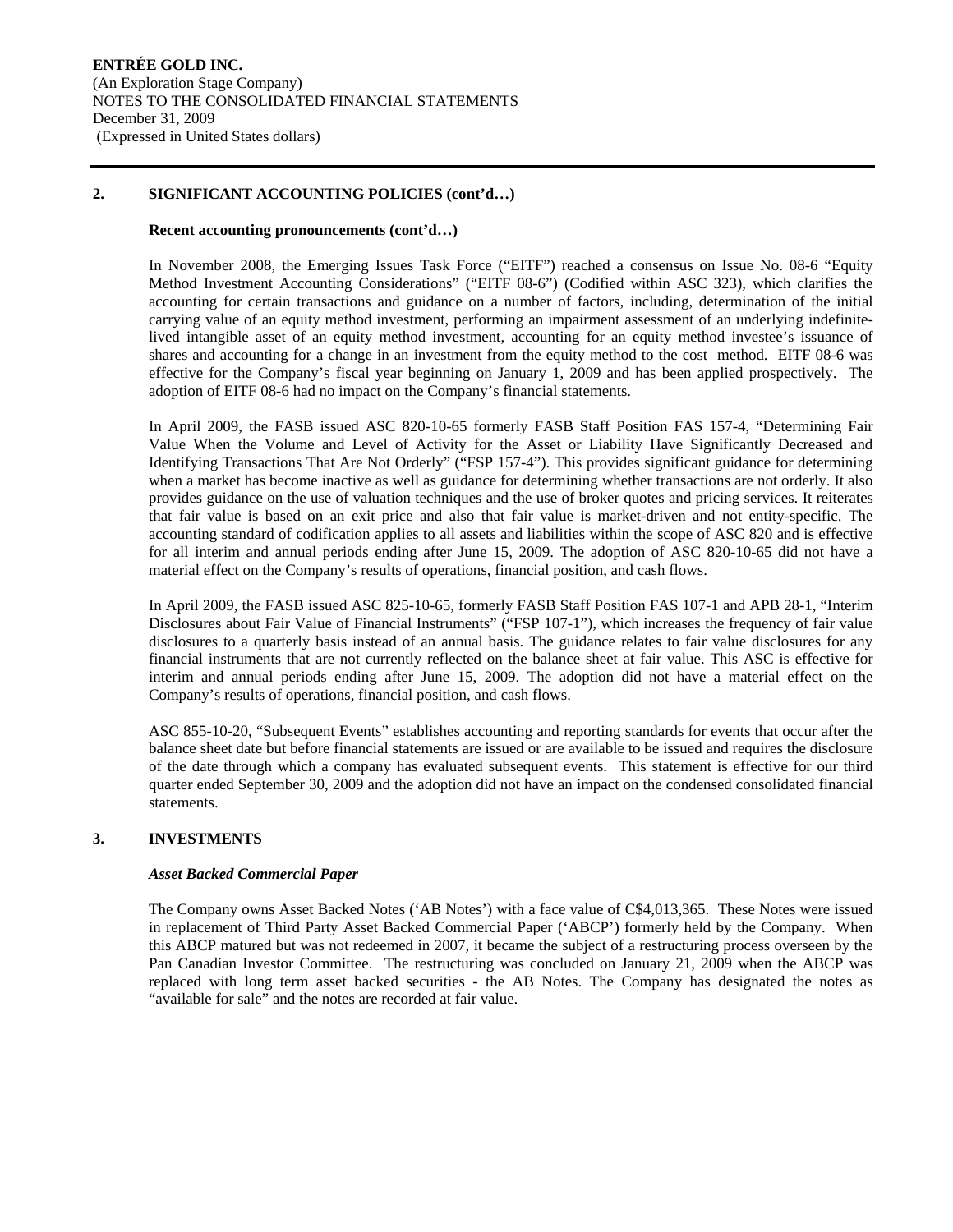#### **3. INVESTMENTS** (cont'd...)

#### *Asset Backed Commercial Paper (cont'd...)*

Using publicly available information received from the Pan Canadian Investor Committee as well as Ernst & Young, the court appointed monitor of the restructuring, and Blackrock (Institutional) Canada Ltd. ("Blackrock"), the asset administrator, the Company has been able to determine the key characteristics of each class of AB Notes it received: par value; credit rating; interest rate and projected interest payments; and maturity date. The Company then estimated the return that a prospective investor would require for each class of AB Notes (required yield). Lastly, it calculated the net present value of the cash flows for each class of AB Notes using the required yield as the discount factor.

There has been a continued improvement in general corporate credit market conditions over this time period. This decrease in credit risk impacts the intrinsic value of the AB Notes due to a general lowering of default risk and a decrease in the likelihood that credit risk limits built into the AB Notes will be exceeded (specifically, the spreadbased margin triggers). Accordingly, the required yield on the AB Notes has been reduced to reflect easing in the credit markets.

It is anticipated that the MAV2 Pooled Notes – and specifically Classes A-1 and A-2 – will continue to miss interest payments as long as the prevailing interest rates remain at the currently very low levels. Given statements of the Bank of Canada and given that there was sufficient cash inflows to the MAV for the payment period ending October 7 to enable full payment of amounts accrued and owing, the Company projects that both the A-1 and A-2 Notes will miss payments for the next 3 quarters.

Another factor is the simple passage of time. As with all debt instruments, the value of these AB Notes will approach par as the date of maturity approaches assuming that they do not default. The reduction in the time-tomaturity is a factor that increases the fair market value of the AB Notes over time.

There were offsetting negative factors that influenced the valuation of the AB Notes for the year ended December 31, 2009. On August 11, 2009, Dominion Bond Rating Service ('DBRS') downgraded the MAV2 A-2 Pooled Notes to BBB (low) with a negative outlook. In order to take this new downgrade into account, the required yield for the MAV2 A-2, B, and C Notes was increased in determining the fair market value. Another factor was the increased risk of default of the MAV2 Class C Notes due to idiosyncratic defaults among the assets within the MAV2 Pool. If these assets default, it is likely that losses within the Pool will exceed the value of the C Notes rendering them valueless and somewhat impair the redemption value of the B Notes. The subordination 'cushion' against losses for the more-senior Notes would also be reduced. Thus, the Company has increased the discount rate for the MAV2 C, B and A-2 Notes, which reduced prices of these Notes from levels they otherwise would have been.

The net impact of these positive and negative factors was an increase in fair market value in the period. As a result of this analysis, the Company has estimated the fair market value of its AB Notes investment to be C\$2,267,560 as at December 31, 2009 (2008 – C\$1,628,189). Accordingly, the Company has recorded an unrealized gain of \$563,481 in other comprehensive income. For fiscal 2008, the Company recorded a fair value impairment charge of \$1,334,160.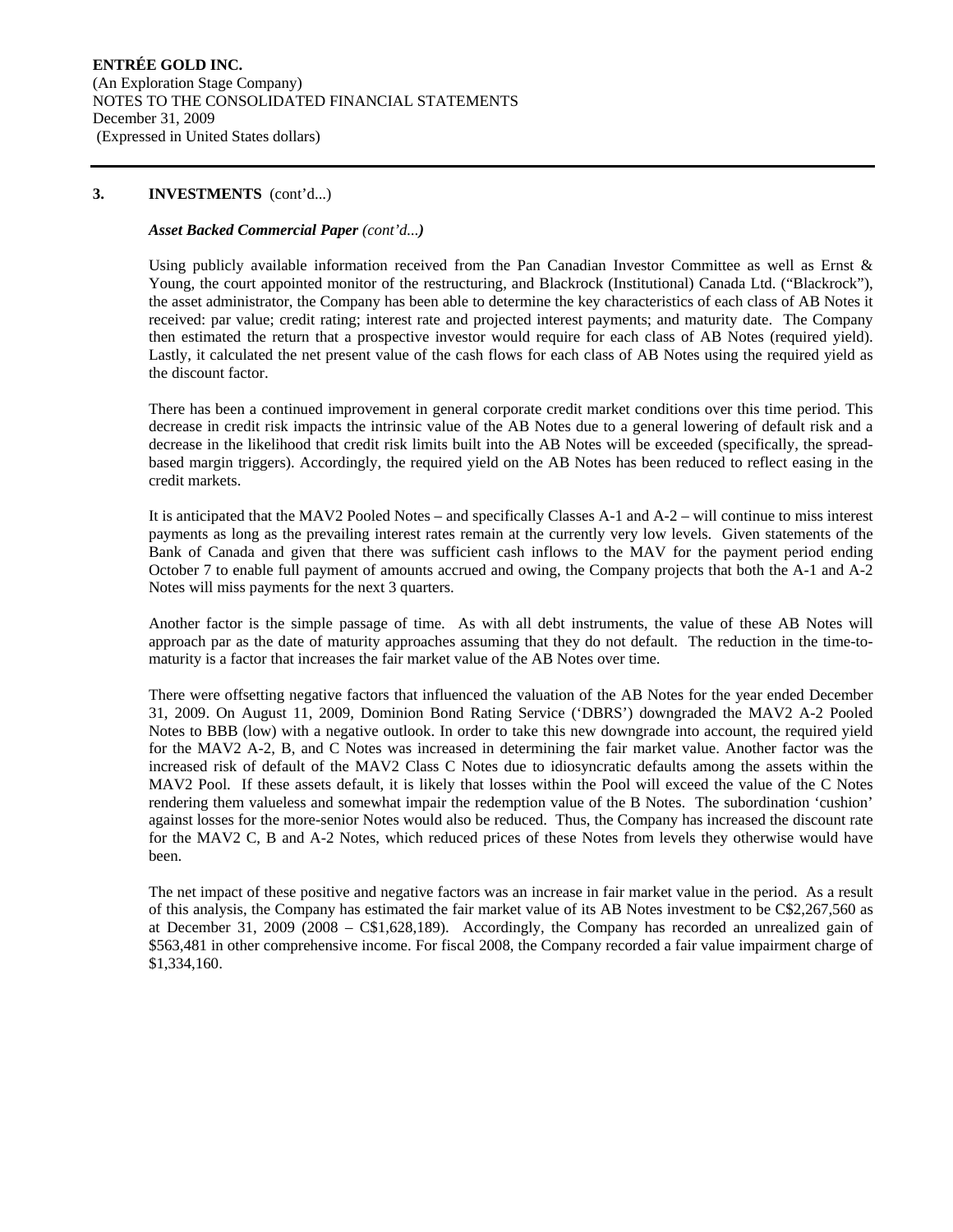#### **3. INVESTMENTS** (cont'd…)

#### *Asset Backed Commercial Paper* (cont'd…)

The table below summarizes the Company's valuation.

| <b>Restructuring categories</b> | C\$ thousands<br>Face value | Dec 31/2009<br>C\$ Fair value | Dec 31/2008<br>C\$ Fair value | Expected maturity<br>date |
|---------------------------------|-----------------------------|-------------------------------|-------------------------------|---------------------------|
| <b>MAV 2 Notes</b>              |                             | estimate*                     | estimate                      |                           |
| A1 (rated A)                    | 1,966,529                   | 1,388,866                     | 984,490                       | 12/20/2016                |
| A2 (rated BBB)                  | 1,630,461                   | 826,653                       | 614,952                       | 12/20/2016                |
| B                               | 295,974                     | 50,836                        | 24,034                        | 12/20/2016                |
| C                               | 120.401                     | 1,205                         | 4,713                         | 12/20/2016                |
| Total original investment       | 4,013,365                   | 2,267,560                     | 1,628,189                     |                           |

\* - the range of fair values estimated by the Company varied between C\$2.0 million and C\$2.5 million

- the total United States dollars fair value of the investment at December 31, 2009 is \$2,166,597 (2008 - \$1,329,568).

We believe we have utilized an appropriate methodology to estimate fair value, given the current state and ongoing volatility of global credit markets. However, there can be no assurance that management's estimate of potential recovery as at December 31, 2009 is accurate. Subsequent adjustments, either materially higher or lower, may be required in future reporting periods.

The secondary market for the AB Notes is developing. However, it is not yet an 'active market' given the limited number of bidders, the small number of disclosed transactions, and the persistence of prices well below the intrinsic value of the Notes. It is uncertain if or when a fully-liquid secondary market for the AB Notes will develop.

#### *Equity Method Investment*

The Company has a 20% equity investment in a joint venture with Oyu Tolgoi LLC, a subsidiary of Ivanhoe Mines Ltd. (Note 5). At December 31, 2009, the Company's investment in the joint venture was \$94,154 (2008 - \$Nil). The Company's share of the loss of the joint venture is \$169,508 for the year ended December 31, 2009 (December 31, 2008, - \$366,595).

#### **4 EQUIPMENT**

|                    |   |             | December 31, 2009 |                             |   |                   |   |             |               | December 31, 2008           |    |                   |
|--------------------|---|-------------|-------------------|-----------------------------|---|-------------------|---|-------------|---------------|-----------------------------|----|-------------------|
|                    |   | Cost        |                   | Accumulated<br>Depreciation |   | Net Book<br>Value |   | Cost        |               | Accumulated<br>Depreciation |    | Net Book<br>Value |
| Office equipment   | S | 126,873     | S                 | 68,095                      | S | 58,778            | S | 89,886      | -\$           | 46,819                      | S  | 43,067            |
| Computer equipment |   | 533,022     |                   | 265,491                     |   | 267,531           |   | 340,917     |               | 167,852                     |    | 173,065           |
| Field equipment    |   | 472,495     |                   | 210,987                     |   | 261,508           |   | 402,902     |               | 133,449                     |    | 269,453           |
| <b>Buildings</b>   |   | 416,734     |                   | 233,989                     |   | 182,745           |   | 356,160     |               | 169,621                     |    | 186,539           |
|                    |   | \$1.549.124 | \$                | 778,562                     |   | \$770,562         |   | \$1.189.865 | <sup>\$</sup> | 517.741                     | \$ | 672.124           |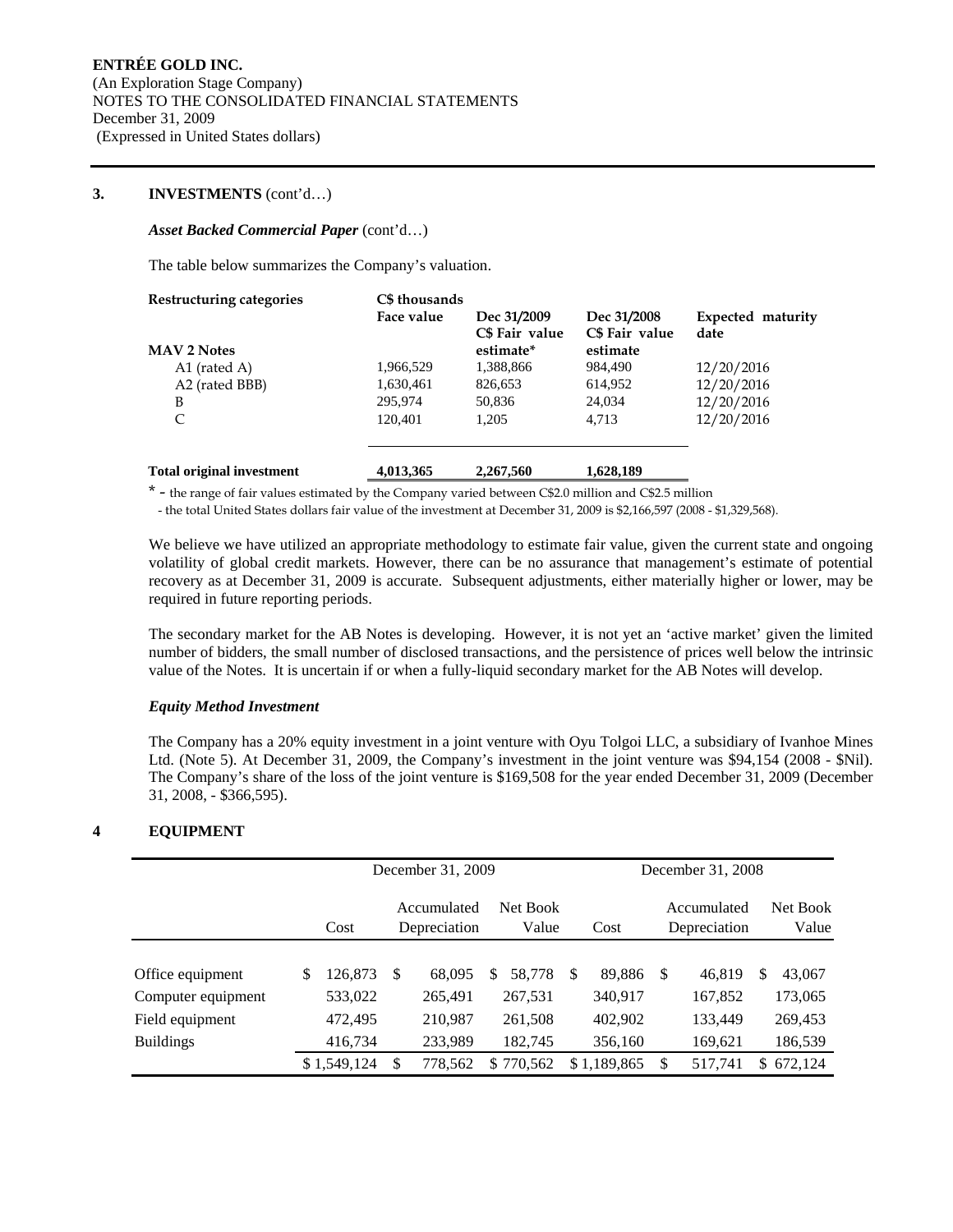#### **5. MINERAL PROPERTY INTERESTS**

Title to mineral property interests involves certain inherent risks due to the difficulties of determining the validity of certain claims as well as the potential for problems arising from the frequently ambiguous conveyancing history characteristic of many mineral property interests. The Company has investigated title to its mineral property interests and, to the best of its knowledge, title to the mineral property interests are in good standing. A portion of the Shivee Tolgoi licence and all of the Javhlant licence are subject to the joint venture with Ivanhoe Mines .

#### **Lookout Hill**

Three licences comprise the Company's Lookout Hill property located within the South Gobi region of Mongolia. One of the Company's wholly-owned Mongolian subsidiaries, Entrée LLC, is the registered owner of the two mining licences (Shivee Tolgoi and Javhlant). Our other wholly-owned Mongolian subsidiary, Entree Resources LLC, is the registered owner of the Togoot mineral exploration licence. The Company owns a 100% interest in the portions of the licences held outside the Entrée-Ivanhoe joint venture, and 20 or 30% interest in portions held within the Entree-Ivanhoe joint venture.

The Shivee Togloi mining license was issued for a 30 year term in October 2009 and has right of renewal for a further two 20 year terms. The Javhlant mining license was issued for a 30 year term in October 2009 and has right of renewal for a further two 20 year terms. The Togoot exploration license was issued on March 30, 2001 and expired on March 30, 2010 unless converted to a mining license. Subsequent to December 31, 2009, the Company submitted an application to convert the Togoot exploration licence to a mining licence and is awaiting approval of the resource registration by the Minerals Council.

The total estimated annual fees in order to maintain the Shivee Tolgoi and Javhlant mining licences in good standing is approximately \$1,100,000. Approximately \$600,000 of this amount would be recoverable from the joint venture with Ivanhoe Mines, which is described further below.

The Company entered into an arm's-length Equity Participation and Earn-In Agreement (the "Earn-In Agreement") in October 2004 with Ivanhoe Mines Ltd. This agreement was subsequently assigned to a subsidiary of Ivanhoe Mines Ltd., Oyu Tolgoi LLC (formerly known as Ivanhoe Mines Mongolia Inc. XXK), (collectively, "Ivanhoe Mines"). The Earn-in Agreement provided that Ivanhoe Mines would have the right, subject to certain conditions outlined in the Earn-in Agreement, to earn a participating interest in mineral exploration and, if warranted, development and mining project on a portion of the Lookout Hill property (the "Joint Venture Property").

As of June 30, 2008, Ivanhoe Mines had expended a total of \$35 million on exploration on the Joint Venture Property and in accordance with the Earn-In Agreement, the Company and Ivanhoe Mines formed a joint venture on terms annexed to the Earn-In Agreement.

As of December 31, 2009, the joint venture had expended approximately \$2.5 million (December 31, 2008 - \$1.9 million) in mineral property interests to advance the project. Under the terms of the Earn-in Agreement, Ivanhoe Mines advanced to the Company the required cash participation amount charging interest at prime plus 2% (Note 6).

#### **Manlai**

The Manlai exploration licence was issued March 9, 2001 and returned to the Mongolian government in January 2010.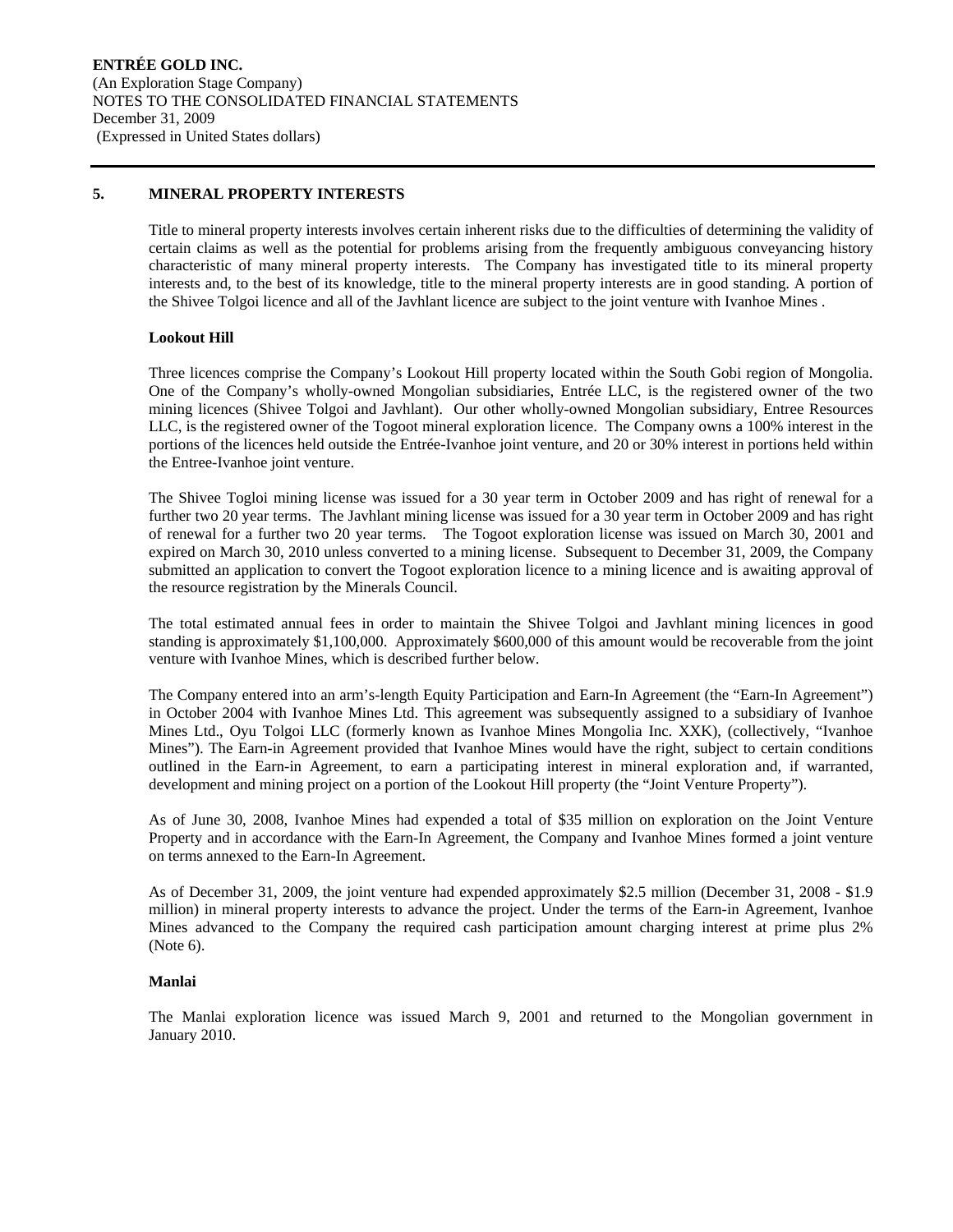#### **5. MINERAL PROPERTY INTERESTS** (cont'd…)

#### **Empirical**

In July 2007, the Company entered into an agreement with Empirical Discovery, LLC ("Empirical") to explore for and develop certain mineral targets in southeastern Arizona and adjoining southwestern New Mexico. Under the terms of the agreement, the Company has the option to acquire an 80% interest in any of the properties by incurring exploration expenditures totalling a minimum of \$1.9 million and issuing 300,000 shares within 5 years of acceptance of the agreement. If the Company exercises its option, Empirical may elect within 90 days to retain a 20% participating interest or convert to a 2% NSR (net smelter return) royalty, half of which may be purchased for \$2 million. Per the terms of the agreement, the Company issued 15,000 shares in August 2007, 20,000 shares in August 2008, and 35,000 shares in August 2009.

#### **Lordsburg**

The Lordsburg project is one of the targets advanced under the 2007 Empirical agreement. The Company determined that based on favourable preliminary results this project warranted significant exploration.

#### **Bisbee**

In January 2008, the Company entered into a second agreement with Empirical whereby the Company has the option to acquire an 80% interest in any of the properties by incurring exploration expenditures totaling a minimum of \$1.9 million and issuing 150,000 shares within 5 years of the anniversary of TSX acceptance of the agreement (February 13, 2008). If the Company exercises its option, Empirical may elect within 90 days to retain a 20% participating interest or convert to a 2% NSR royalty, half of which may be purchased for \$2 million. Upon entering this agreement, the Company issued 10,000 shares to Empirical as per the terms of the agreement. In February 2009, a further 20,000 shares were issued to Empirical as per the terms of the agreement.

#### **Huaixi**

In November 2007, the Company entered into an agreement with the Zhejiang No. 11 Geological Brigade to explore for copper within three prospective contiguous exploration licences in Pingyang County, Zhejiang Province, People's Republic of China. The Company has agreed to spend \$3 million to fund exploration activities on the licences over a four year period in order to earn a 78% interest while the Zhejiang No. 11 Geological Brigade would then hold a 22% interest.

#### **Blackjack**

In July 2009, the Company entered into an agreement with HoneyBadger Exploration Inc. ("HoneyBadger") whereby the Company may acquire up to an 80% interest in a portion of the Yerington West Project, known as the Blackjack Property. The Company may exercise its first option to acquire 51% after incurring minimum expenditures of \$900,000 in the first year of exploration and issuing 37,500 shares and reimbursing HoneyBadger for up to \$206,250 of expenditures previously incurred on the property. The Company may increase its interest by a further 29% (to 80% in total) by making payments of \$375,000 and issuing 375,000 shares within 3 years. In August 2009, the Company issued 37,500 shares to HoneyBadger per the terms of the agreement. The Company has committed to carry HoneyBadger through the completion of 10,000 metres of drilling, including any done within the first year.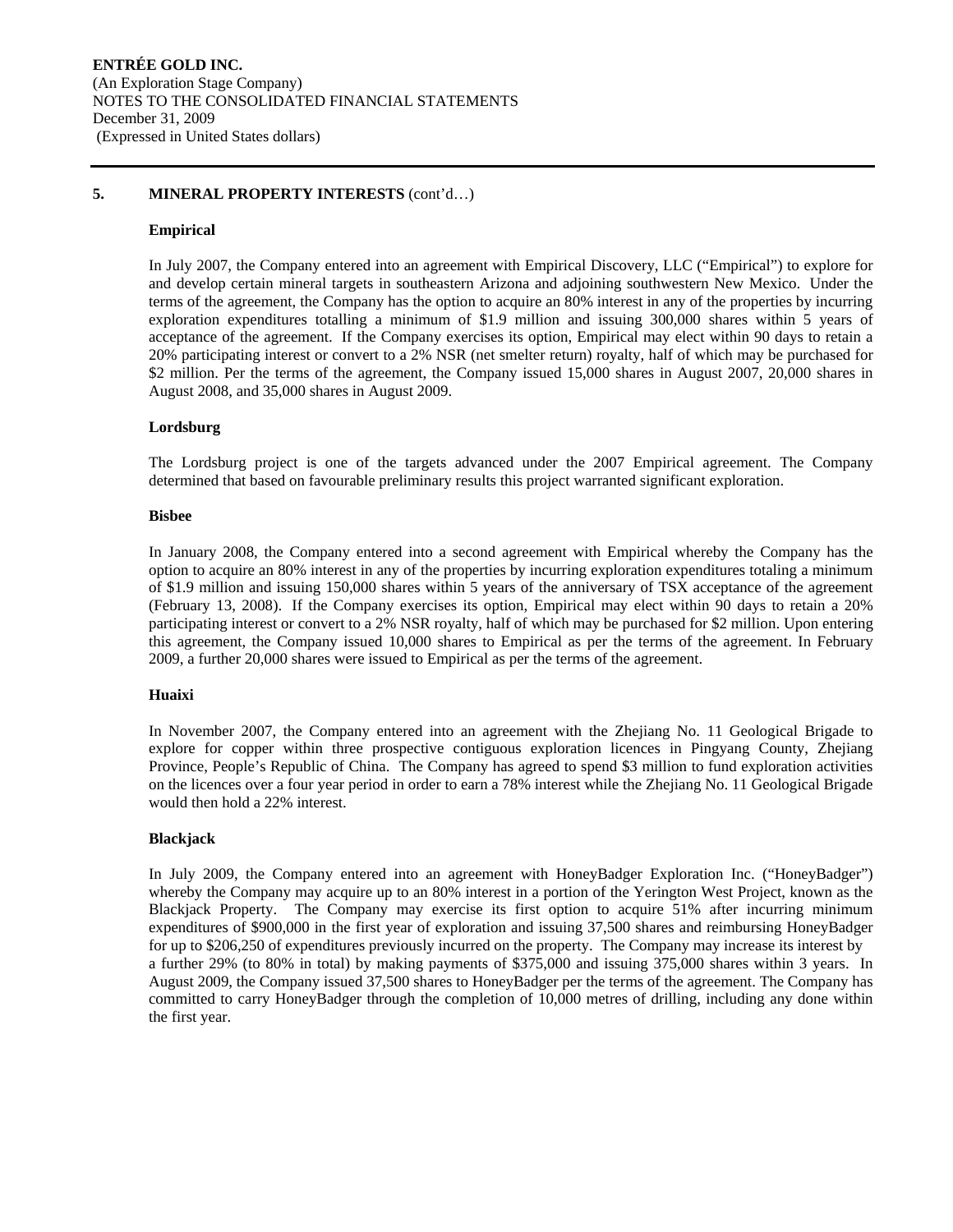#### **5. MINERAL PROPERTY INTERESTS** (cont'd…)

#### **Roulette**

In September, 2009, the Company entered into an agreement with Bronco Creek Exploration Inc. ("Bronco Creek") to acquire an 80% interest in the Roulette Property which adjoins and is directly south of the Blackjack Property currently under option with HoneyBadger. Under the terms of the agreement, the Company may acquire an 80% interest in the Roulette Property by incurring expenditures of \$1,000,000, making cash payments of \$140,000 and issuing 85,000 shares within three years. The minimum expenditure required in Year 1 is \$300,000, along with cash payments totalling \$90,000 and issuance of 72,500 shares. Per the terms of the agreement, the Company issued 50,000 shares in November 2009 and made payments totalling \$40,000.

#### **Crystal**

In September 2009, the Company reached an agreement with Taiga Consultants Ltd. to acquire the Crystal Property. The Company may acquire a 100% interest, subject to a 1% NSR royalty, in the Crystal Property after completing C\$500,000 in exploration expenditures and issuing 100,000 shares. One half of the NSR can be purchased by the Company for C\$500,000.

The capitalized mineral property acquisition costs for the Empirical, Blackjack and Roulette properties in 2009 was \$292,608 (2008 – Nil).

|  |  |  | Mineral property interest costs expensed are summarized as follows: |
|--|--|--|---------------------------------------------------------------------|
|--|--|--|---------------------------------------------------------------------|

|                            | <b>Year Ended</b><br>December 31,<br>2009 | <b>Year Ended</b><br>December 31,<br>2008 | Inception<br>(July 19,1995) -<br>December 31,<br>2009 |
|----------------------------|-------------------------------------------|-------------------------------------------|-------------------------------------------------------|
| <b>MONGOLIA</b>            |                                           |                                           |                                                       |
| Lookout Hill               | 5,735,612                                 | 6,547,495                                 | 40,528,234                                            |
| Manlai                     | 19,505                                    | 40,766                                    | 4,308,930                                             |
| <b>Total Mongolia</b>      | 5,755,117                                 | 6,588,261                                 | 44,837,164                                            |
| <b>CHINA</b>               |                                           |                                           |                                                       |
| Huaixi                     | 1,156,223                                 | 626,325                                   | 1,782,548                                             |
| <b>Total China</b>         | 1,156,223                                 | 626,325                                   | 1,782,548                                             |
| <b>USA</b>                 |                                           |                                           |                                                       |
| Lordsburg                  | 1,597,973                                 | 1,167,998                                 | 2,765,971                                             |
| Empirical                  | 418.454                                   | 1,358,966                                 | 1,881,381                                             |
| <b>Bisbee</b>              | 143,988                                   | 193,875                                   | 337,863                                               |
| Blackjack                  | 475,417                                   |                                           | 475,417                                               |
| Roulette                   | 52,361                                    |                                           | 52,361                                                |
| <b>Total USA</b>           | 2,688,193                                 | 2,720,839                                 | 5,512,993                                             |
| <b>OTHER</b>               | 386,430                                   | 305,345                                   | 2,716,881                                             |
| <b>Total all locations</b> | \$.<br>9,985,963                          | \$<br>10,240,770                          | \$<br>54,849,586                                      |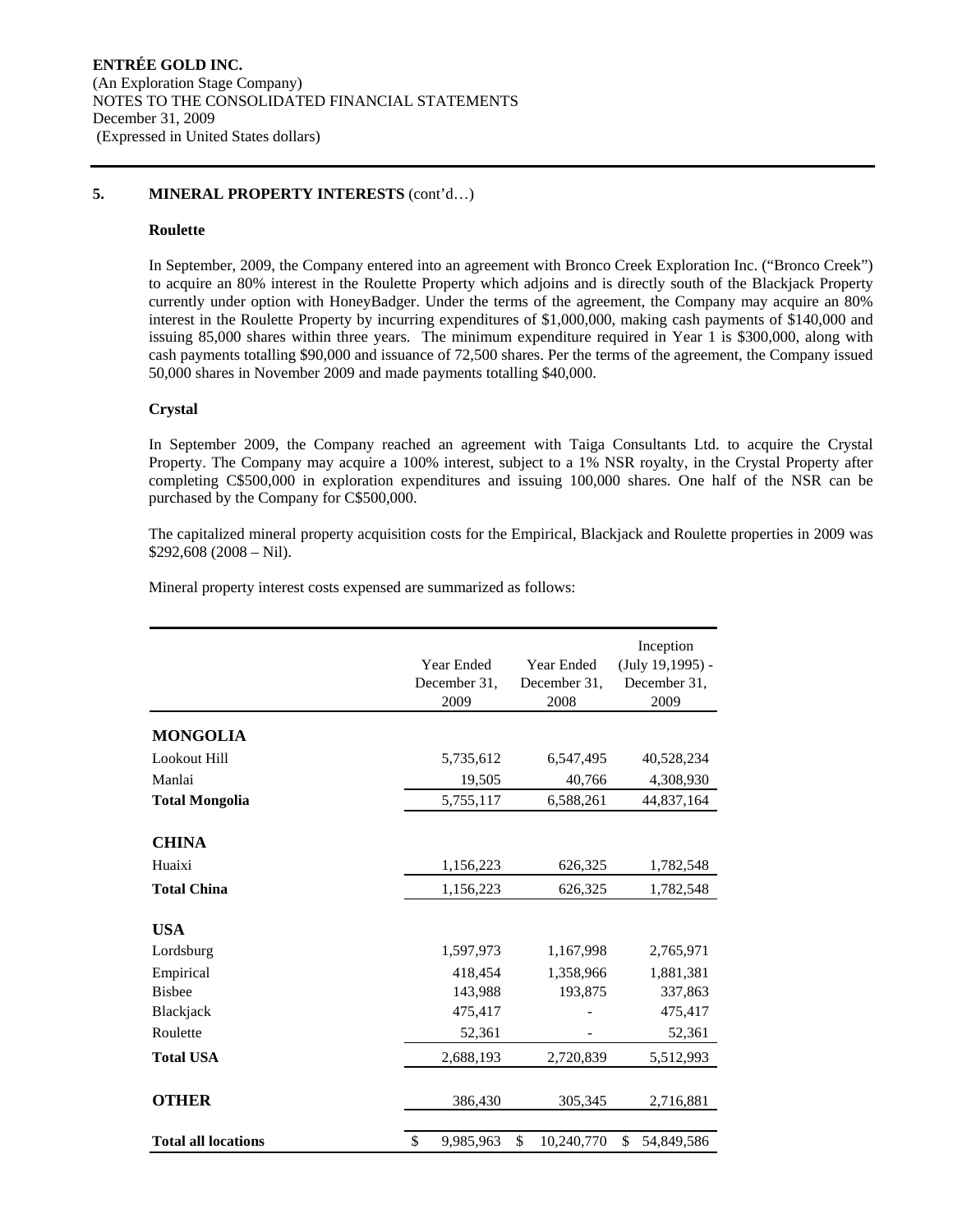#### **6. LOANS PAYABLE**

Under the terms of the Earn-In Agreement (Note 5), Ivanhoe Mines will contribute funds to approved joint venture programs and budgets on the Company's behalf. Interest on each loan advance shall accrue at an annual rate equal to Ivanhoe Mines' actual cost of capital or the prime rate of the Royal Bank of Canada, plus two percent (2%) per annum, whichever is less, as at the date of the advance. The loans will be repayable by the Company monthly from ninety percent (90%) of the Company's share of available cash flow from the joint venture. In the absence of available cash flow, the loans will not be repayable. The loans are unsecured and the Company will use the proceeds of the loans only to meet its obligations under the joint venture. The loans are not expected to be repaid within one year.

#### **7. COMMON STOCK**

#### **Share issuances**

In July 1995, the Company completed a private placement consisting of 4,200,000 common shares issued at a price of C\$0.02 per share for gross proceeds of \$60,852.

In July 1995, the Company issued 3,200,000 shares at a value of \$147,520 for the acquisition of a mineral property interest in Costa Rica. This mineral property was abandoned in 2001.

In January 1997, the Company completed a private placement consisting of 1,680,000 common shares issued at a price of C\$0.06 per share for gross proceeds of \$77,553.

In April 1997, the Company completed a private placement consisting of 2,200,000 common shares issued at a price of C\$0.12 per share for gross proceeds of \$197,165.

In February 2000, the Company issued 1,128,000 common shares for cash proceeds of \$113,922 on the exercise of stock options.

In September 2002, the Company completed a brokered private placement consisting of 4,000,000 units issued at a price of C\$0.20 per unit for gross proceeds of \$505,520. Each unit consisted of one common share and one-half non-transferable share purchase warrant. Each whole share purchase warrant entitled the holder to acquire one additional common share at a price of C\$0.40 per share for a period of one year. As part of this private placement, the Company issued 310,000 units as a finder's fee to the agent. Each agent's unit consisted of one common share and one-half non-transferable share purchase warrant whereby each whole share purchase warrant entitled the agent to acquire one additional common share at a price of C\$0.40 per share for a period of one year. Related share issue costs of \$112,338 were comprised of cash costs totalling \$72,556 and the fair value of 310,000 units estimated at \$39,782, of which \$39,178 was assigned to the common shares and \$604 was assigned to the warrants.

In January 2003, the Company completed a combination brokered and non-brokered private placement consisting of 2,500,000 units issued at a price of C\$0.35 per unit for gross proceeds of \$569,975. Each unit consisted of one common share and one-half non-transferable share purchase warrant. Each whole share purchase warrant entitled the holder to acquire one additional common share at a price of C\$0.40 per share for a period of one year. As part of this private placement, the Company issued 329,723 agent's warrants whereby each warrant entitled the agent to acquire one additional common share at a price of C\$0.40 per share for a period of one year. Related share issue costs of \$94,461 were comprised of cash costs totalling \$78,188 and the fair value of the agents warrants estimated at \$16,273.

In January 2003, the Company issued 100,000 common shares at a value of \$35,827 as a finder's fee towards the acquisition of mineral property interests.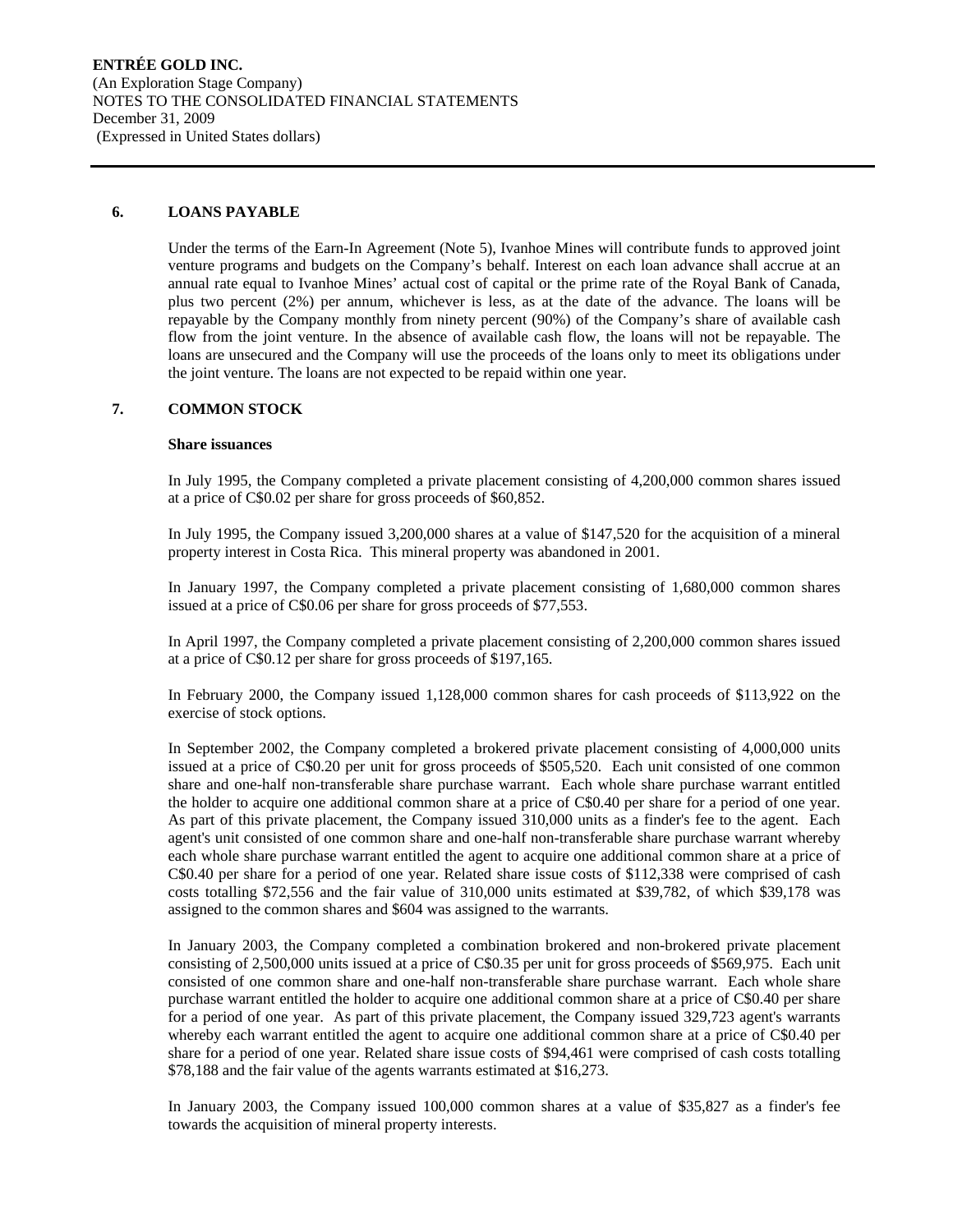#### **Share issuances** (cont'd…)

In February 2003, the Company issued 12,500 common shares for proceeds of \$3,288 on the exercise of warrants.

In March 2003, the Company issued 135,416 common shares at a value of \$45,839 and 67,708 nontransferable share purchase warrants with a value of \$5,252 to settle accounts payable totalling \$45,839 resulting in a loss on settlement of \$5,252. Each share purchase warrant entitled the holder to acquire one additional common share at a price of C\$0.60 per share for a period of one year.

In April 2003, the Company completed a non-brokered private placement consisting of 1,000,000 units issued at a price of C\$0.40 per unit for proceeds of \$275,560. Each unit consisted of one common share and one non-transferable share purchase warrant. Each share purchase warrant entitled the holder to acquire one additional common share at a price of C\$0.50 per share for the first year and at C\$0.60 per share for the second year. The Company incurred costs of \$4,408 with respect to this private placement.

In August 2003, the Company completed a non-brokered private placement consisting of 2,000,000 common shares issued at a price of C\$0.20 per share for gross proceeds of \$288,360. Related share issue costs of \$15,270 were charged as a reduction to the gross proceeds raised on the non-brokered private placement.

In October 2003, the Company completed a short-form offering and issued 2,352,942 units at a price of C\$0.85 per unit for gross proceeds of \$1,510,400. Each unit consisted of one common share and one-half of one non-transferable share purchase warrant. Each whole share purchase warrant allowed the holder to purchase one additional common share at an exercise price of C\$1.06 on or before October 22, 2005. The agent for the offering was paid a cash commission of 8.5% of the gross proceeds received, or \$128,384, in respect of units sold and received agent's warrants to acquire common shares equal to 10% of the number of units sold, or 235,294 warrants. The agent's warrants allowed the agent to purchase one additional common share at an exercise price of C\$0.95 per share on or before October 22, 2004. The agent was also issued 100,000 units as a corporate finance fee. Each agent's unit consisted of one common share and onehalf of one non-transferable share purchase warrant. Each whole share purchase warrant allowed the agent to purchase one additional common share at an exercise price of C\$0.95 on or before October 22, 2004. Related share issue costs of \$296,296 were comprised of cash costs totalling \$164,004 and the fair value of 100,000 agents units estimated at \$72,576 and the fair value of 235,294 agent's warrants estimated at \$59,716. The fair value of the agent's units of \$72,576 consisted of \$64,192 assigned to the common shares and \$8,384 assigned to the warrants.

In October 2003, the Company completed a brokered private placement consisting of 12,000,000 units at a price of C\$1.00 per unit for gross proceeds of \$9,092,400. Each unit consisted of one common share and one-half of one non-transferable share purchase warrant. Each whole share purchase warrant allowed the holder to purchase one additional common share at an exercise price of C\$1.35 on or before October 31, 2005. The agent for the offering was paid a cash commission of 6.5% of the gross proceeds received in respect of units sold by the agent up to 11,500,000 units, or \$566,381, and received 920,000 agent's warrants. The agent's warrants allowed the agent to purchase one additional common share at an exercise price of C\$1.35 per share on or before April 30, 2005. Related share issue costs of \$991,149 were comprised of cash costs totalling \$680,124 and the fair value of the agents warrants estimated at \$311,025.

In November 2003, the Company issued 5,000,000 shares at a value of \$3,806,000 pursuant to the Lookout Hill mineral property purchase agreement.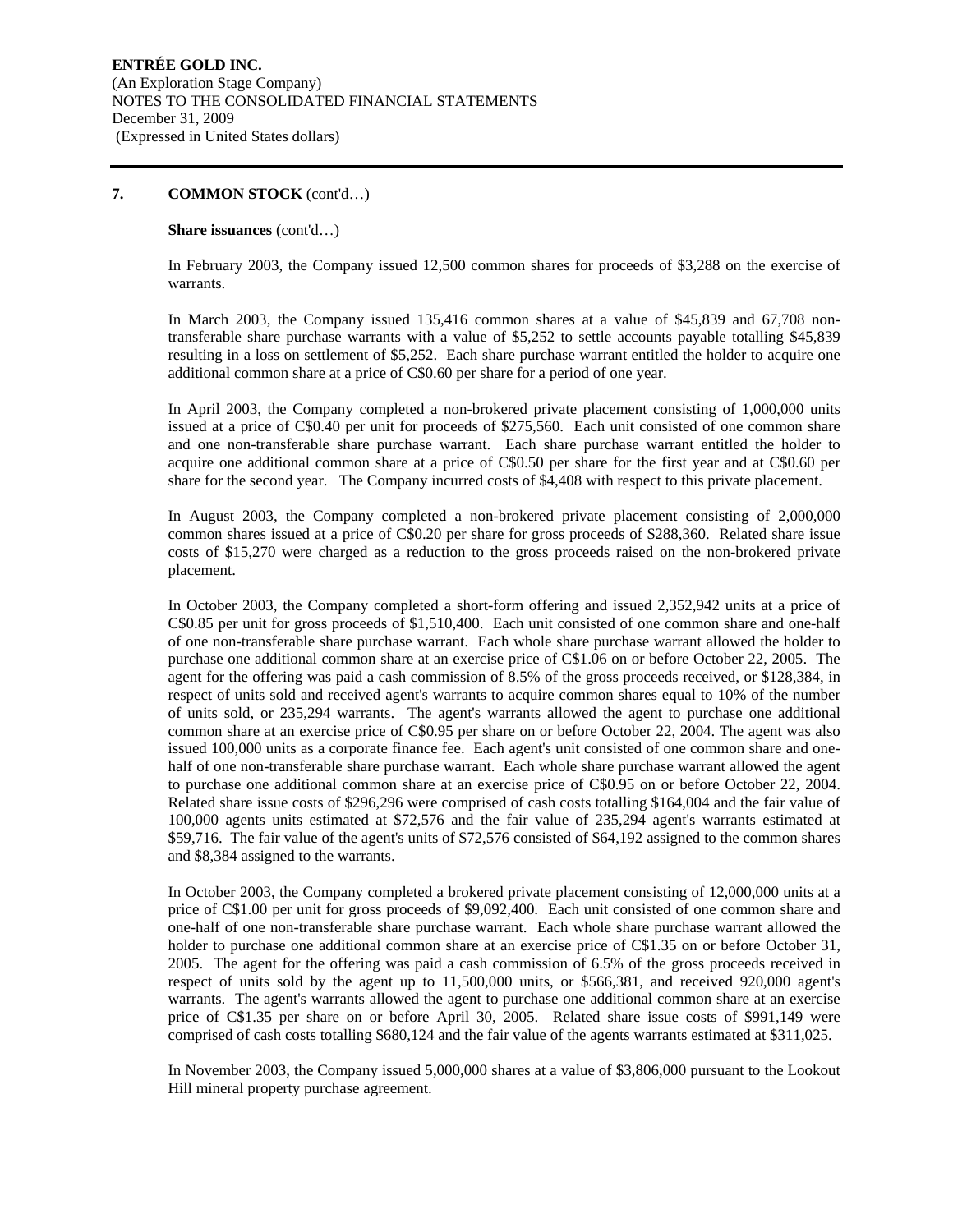#### **Share issuances** (cont'd…)

During the eight month period ended December 31, 2003 the Company issued 3,730,372 common shares for cash proceeds of \$1,310,221 on the exercise of warrants. The warrants exercised had a corresponding fair value of \$6,443 when issued which has been transferred from additional paid-in capital to common stock on the exercise of the warrants.

During the eight month period ended December 31, 2003, the Company issued 35,000 common shares for cash proceeds of \$14,704 on the exercise of stock options. The fair value recorded when the options were granted of \$4,026 has been transferred from additional paid-in capital to common stock on the exercise of the options.

In January 2004, the Company issued 50,000 common shares for cash proceeds of \$17,942 on the exercise of stock options. The fair value recorded when the options were granted of \$8,238 has been transferred from additional paid-in capital to common stock on the exercise of the options.

In November 2004, the Company completed a non-brokered private placement consisting of 4,600,000 units at a price of C\$1.00 per unit for gross proceeds of \$3,846,521. Each unit consisted of one commonshare and one non-transferable share purchase warrant. Each share purchase warrant entitles the holder to purchase one additional common share at a price of C\$1.10 on or before November 9, 2006. Pursuant to an agreement with the Company, the placee, being Ivanhoe Mines, has a pre-emptive right to such percentage of any future offering of securities by the Company to enable them to preserve their prorata ownership interest in the Company after their acquisition of these 4,600,000 units. Related share issue costs were comprised of cash costs totalling \$21,026.

During the year ended December 31, 2004, the Company issued 533,836 common shares for cash proceeds of \$173,011 on the exercise of warrants. Certain of the warrants exercised had a corresponding fair value of \$13,197 when issued which has been transferred from additional paid-in capital to common stock on the exercise of the warrants.

In June 2005, the Company completed a non-brokered private placement consisting of 5,665,730 units at a price of C\$2.20 per unit for gross proceeds of \$10,170,207. Each unit consisted of one common share, one non-transferable share purchase A warrant and one non-transferable share purchase B warrant. Two A warrants entitle the holder to purchase one common share of the Company at a price of C\$2.75 for a period of 2 years. Two B warrants entitle the holder to purchase one common share of the Company at a price of C\$3.00 for a period of two years. Pursuant to an agreement with the Company, the placee, Kennecott Canada Exploration Inc. (indirect wholly-owned subsidiary of Rio Tinto plc) has the right to acquire additional securities and participate in future financings by the Company so as to maintain its proportional equity in the Company. Related share issue costs were comprised of cash costs totalling \$521,798.

In July 2005, the Company completed a non-brokered private placement consisting of 1,876,680 units at a price of C\$2.20 per unit for gross proceeds of \$3,367,890. Each unit consisted of one common share, one non-transferable share purchase A warrant and one non-transferable share purchase B warrant. Two A warrants entitle the holder to purchase one common share of the Company at a price of C\$2.75 for a period of 2 years. Two B warrants entitle the holder to purchase one common share of the Company at a price of C\$3.00 for a period of two years.

During the year ended December 31, 2005, the Company issued 10,456,450 common shares for cash proceeds of \$10,475,291 on the exercise of warrants.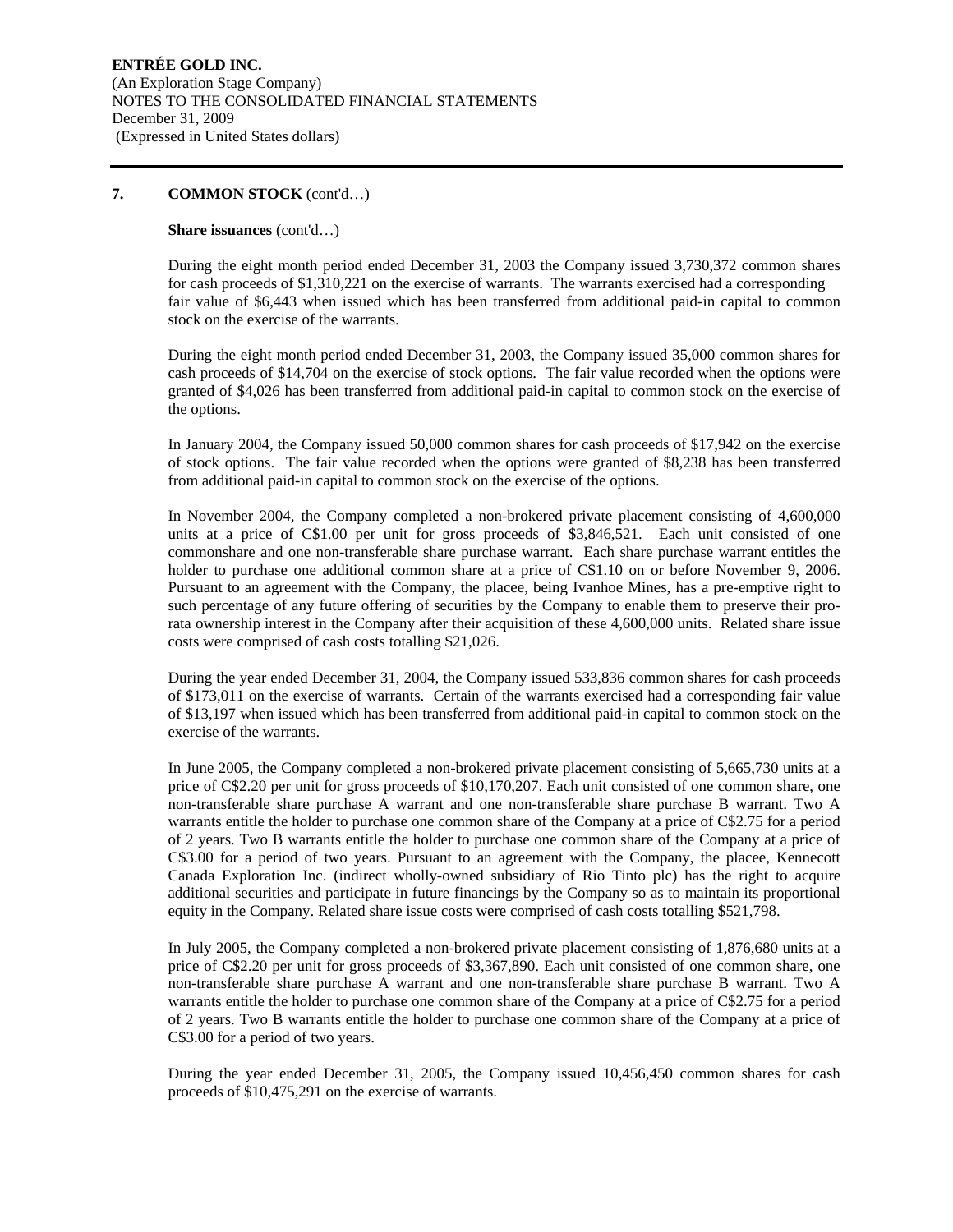#### **Share issuances** (cont'd…)

During the year ended December 31, 2005, the Company issued 772,000 common shares for cash proceeds of \$705,673 on the exercise of stock options. The fair value recorded when the options were granted of \$532,908 has been transferred from additional paid–in capital to common stock on the exercise of the options.

During the year ended December 31, 2006, the Company issued 1,215,000 common shares for cash proceeds of \$1,108,717 on the exercise of stock options. The fair value recorded when the options were granted of \$753,628 has been transferred from additional paid–in capital to common stock on the exercise of the options.

In June 2006, the Company issued 4,167 common shares to the University of British Columbia as a donation to become a member of the Mineral Deposit Research Unit. The fair value recorded when the shares were issued of \$8,870 has been recorded as a donation expense.

In June 2007, the Company issued 7,542,408 common shares for cash proceeds of \$20,392,043 on the exercise of warrants.

In August 2007, the Company issued 15,000 shares at a value of \$33,976 to Empirical Discovery LLC pursuant to a mineral property option agreement (Note 5).

In November, 2007, the Company completed a brokered private placement consisting of 10,000,000 common shares at price of C\$3.00 per share for gross proceeds of C\$30,000,000. Ivanhoe Mines and Rio Tinto plc, through its wholly owned subsidiary Kennecott Canada Exploration Inc., elected to exercise their respective rights to participate in the private placement. Ivanhoe Mines acquired 2,128,356 shares at C\$3.00 for gross proceeds of C\$6,464,881. Rio Tinto plc acquired 2,300,284 shares at C\$3.00 for proceeds of C\$6,987,113. Related share issuance costs were cash costs totalling \$1,981,360.

During the year ended December 31, 2007, the Company issued 728,700 common shares for cash proceeds of \$603,684 on the exercise of stock options. The fair value recorded when the options were granted of \$322,880 has been transferred from additional paid–in capital to common stock on the exercise of the options.

In February 2008, the Company issued 10,000 shares at a fair value of \$20,066 to Empirical pursuant to the January 2008 Bisbee mineral property option agreement (Note 5).

During the year ended December 31, 2008, the Company issued 958,057 common shares for cash proceeds of \$856,470 on the exercise of stock options. The fair value recorded when the options were granted of \$591,456 has been transferred from additional paid–in capital to common stock on the exercise of the options. Included in the issued shares were 144,169 common shares issued pursuant to the cashless exercise of 296,112 options with an exercise price of C\$1.00, with the remaining 151,943 options treated as cancelled.

In August 2008, the Company issued 20,000 shares at a fair value of \$40,875 to Empirical pursuant to the July 2007 mineral property option agreement (Note 5).

In February 2009, the Company issued 20,000 shares at a fair value of \$22,515 to Empirical pursuant to the January 2008 Bisbee mineral property option agreement (Note 5).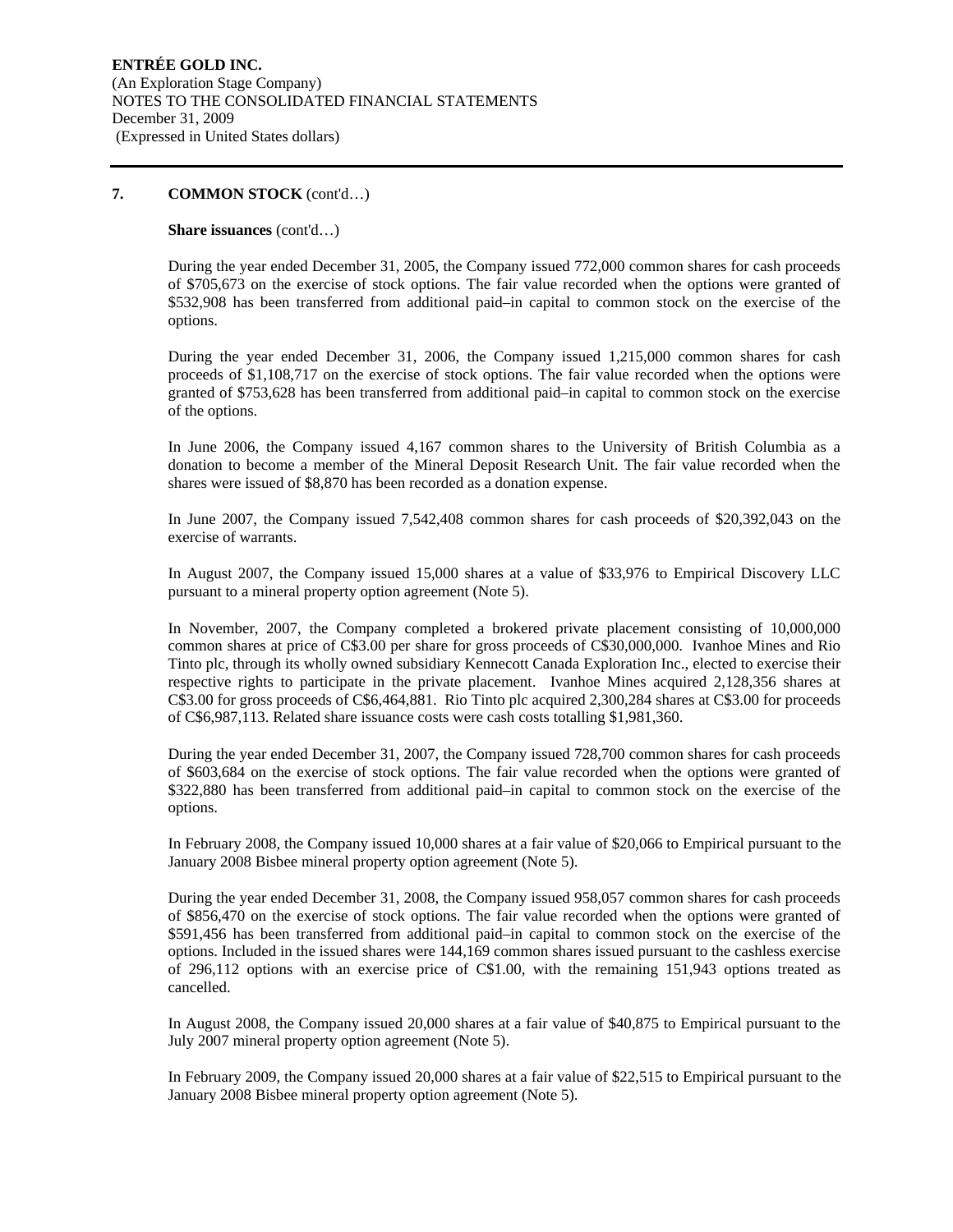#### **Share issuances** (cont'd…)

In August 2009, the Company issued 35,000 shares at a fair value of \$45,545 to Empirical pursuant to the July 2007 mineral property option agreement and 37,500 shares at a fair value of \$84,511 to Honey Badger pursuant to the August 2009 mineral property option agreement (Note 5).

In November 2009, the Company issued 50,000 shares at a fair value of \$122,551 to Bronco Creek pursuant to the September 2009 mineral property option agreement (Note 5).

During the year ended December 31, 2009, the Company issued 2,355,948 common shares for cash proceeds of \$2,280,050 on the exercise of stock options. The fair value recorded when the options were granted of \$2,050,489 has been transferred from additional paid–in capital to common stock on the exercise of the options. Included in the issued shares were 415,448 common shares issued pursuant to the cashless exercise of 705,000 options with an exercise price of C\$1.15, with the remaining 289,552 options treated as cancelled.

#### **Stock options**

The Company has adopted a stock option plan (the "Plan") to grant options to directors, officers, employees and consultants. Under the Plan, as amended in May 2008, the Company may grant options to acquire up to 12,200,000 common shares of the Company. Options granted can have a term up to ten years and an exercise price typically not less than the Company's closing stock price at the date of grant.

The Company uses the Black-Scholes option pricing model to determine the fair value of stock options granted. For employees, the compensation expense is amortized on a straight-line basis over the requisite service period which approximates the vesting period. Compensation expense for stock options granted to non-employees is recognized over the contract services period or, if none exists, from the date of grant until the options vest. Compensation associated with unvested options granted to non-employees is re-measured on each balance sheet date using the Black-Scholes option pricing model.

The Company uses historical data to estimate option exercise, forfeiture and employee termination within the valuation model. For non-employees, the expected term of the options approximates the full term of the options. The risk-free interest rate is based on a treasury instrument whose term is consistent with the expected term of the stock options. The Company has not paid and does not anticipate paying dividends on its common stock; therefore, the expected dividend yield is assumed to be zero. Companies are required to utilize an estimated forfeiture rate when calculating the expense for the reporting period. Based on the best estimate, management applied the estimated forfeiture rate of Nil in determining the expense recorded in the accompanying Statements of Operations.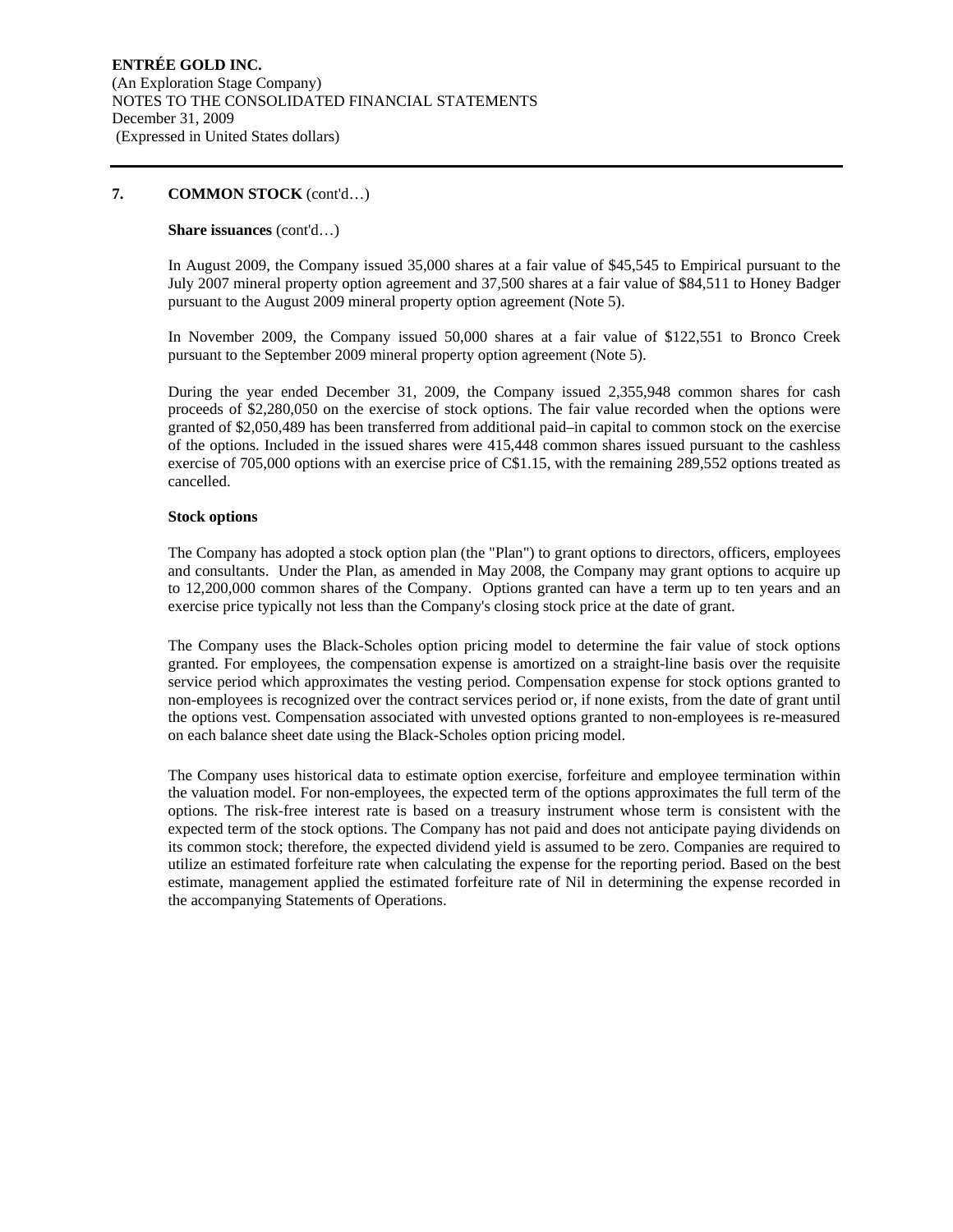#### **Stock options** (cont'd)

Stock option transactions are summarized as follows:

|                              |                            | Weighted Average               |
|------------------------------|----------------------------|--------------------------------|
|                              | Number of<br><b>Shares</b> | <b>Exercise Price</b><br>(C\$) |
| Balance at December 31, 2007 | 9,249,800                  | 1.53                           |
| Granted                      | 2,957,000                  | 1.81                           |
| Exercised                    | (958, 057)                 | 1.06                           |
| Cancelled                    | (151, 943)                 | 1.00                           |
| Expired                      | (445,000)                  | 1.76                           |
| Balance at December 31, 2008 | 10,651,800                 | 1.65                           |
| Granted                      | 3,622,500                  | 1.97                           |
| Exercised                    | (2,355,948)                | 1.23                           |
| Cancelled                    | (289, 552)                 | 1.15                           |
| Expired                      | (721,000)                  | 1.60                           |
| Balance at December 31, 2009 | 10,907,800                 | 1.86                           |

The weighted average fair value per stock option granted during the year ended December 31, 2009 was C\$1.27 (December 31, 2008 - C\$1.22). The number of stock options exercisable at December 31, 2009 was 10,907,800.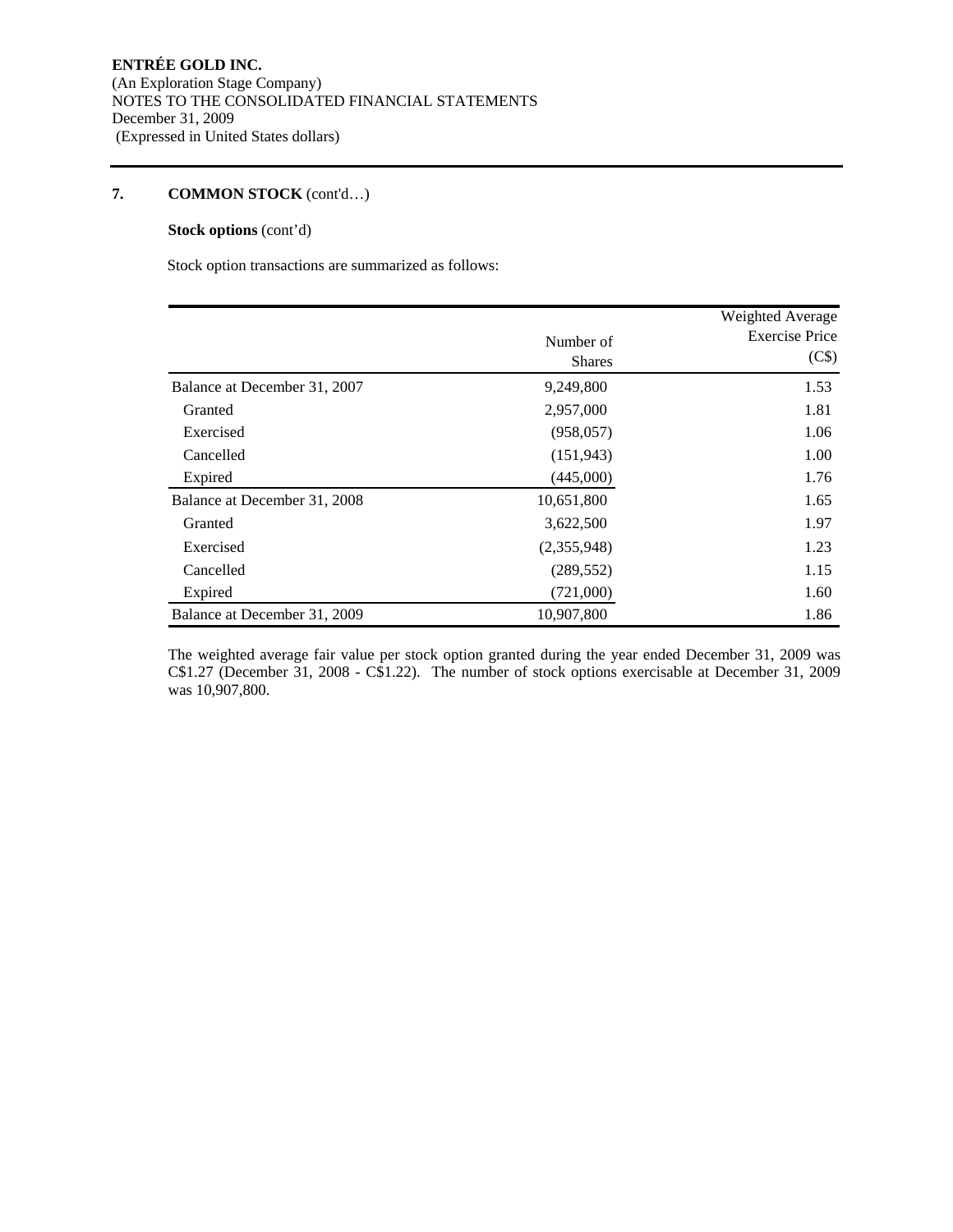#### **Stock options** (cont'd…)

At December 31, 2009, the following stock options were outstanding:

| Number of<br>Options | Exercise<br>Price<br>(C\$) | Aggregate<br>Intrinsic Value<br>(C\$) | <b>Expiry Date</b>          | Number of<br>Options<br>Exercisable | Aggregate<br>Intrinsic Value<br>(C\$) |
|----------------------|----------------------------|---------------------------------------|-----------------------------|-------------------------------------|---------------------------------------|
|                      |                            |                                       |                             |                                     |                                       |
| 50,000               | 1.19                       | 68,000                                | March 3, 2010               | 50,000                              | 68,000                                |
| 10,000               | 2.00                       | 5,500                                 | April 3, 2010               | 10,000                              | 5,500                                 |
| 42,000               | 1.48                       | 44,940                                | May 24, 2010                | 42,000                              | 44,940                                |
| 2,080,000            | 1.75                       | 1,664,000                             | June 9, 2010                | 2,080,000                           | 1,664,000                             |
| 25,000               | 1.66                       | 22,250                                | August 25, 2010             | 25,000                              | 22,250                                |
| 20,000               | 1.85                       | 14,000                                | September 28, 2010          | 20,000                              | 14,000                                |
| 125,000              | 1.80                       | 93,750                                | January 23, 2011            | 125,000                             | 93,750                                |
| 100,000              | 2.20                       |                                       | 35,000 February 8, 2011     | 100,000                             | 35,000                                |
| 20,000               | 2.34                       | 4.200                                 | March 28, 2011              | 20,000                              | 4,200                                 |
| 907,300              | 1.32                       | 1,115,979                             | July 10, 2011               | 907,300                             | 1,115,979                             |
| 2,000                | 1.77                       | 1,560                                 | December 11, 2011           | 2,000                               | 1,560                                 |
| 50,000               | 1.77                       | 39,000                                | January 22, 2012            | 50,000                              | 39,000                                |
| 200,000              | 2.16                       | 78,000                                | April 5, 2012               | 200,000                             | 78,000                                |
| 500,000              | 2.06                       | 245,000                               | May 16, 2012                | 500,000                             | 245,000                               |
| 479,500              | 2.30                       | 119,875                               | May 31, 2012                | 479,500                             | 119,875                               |
| 5,000                | 2.58                       |                                       | January 9, 2013             | 5,000                               |                                       |
| 1,509,000            | 2.00                       | 829,950                               | April 3, 2013               | 1,509,000                           | 829,950                               |
| 12,500               | 1.55                       | 12,500                                | May 21, 2013                | 12,500                              | 12,500                                |
| 125,000              | 2.02                       | 66,250                                | July 17, 2013               | 125,000                             | 66,250                                |
| 1,202,500            | 1.55                       | 1,202,500                             | September 17, 2013          | 1,202,500                           | 1,202,500                             |
| 1,600,500            | 1.32                       |                                       | 1,968,615 February 12, 2014 | 1,600,500                           | 1,968,615                             |
| 1,842,500            | 2.60                       |                                       | December 22, 2014           | 1,842,500                           |                                       |
| 10,907,800           |                            | \$<br>7,630,869                       |                             | 10,907,800                          | \$<br>7,630,869                       |

The aggregate intrinsic value in the preceding table represents the total intrinsic value, based on the Company's closing stock price of C\$2.55 per share as of December 31, 2009, which would have been received by the option holders had all options holders exercised their options as of that date. The total number of in-the-money options vested and exercisable as of December 31, 2009 was 9,060,300. The total intrinsic value of options exercised during the year ended December 31, 2009 was \$3,888,790 (December 31, 2008 -\$1,062,400).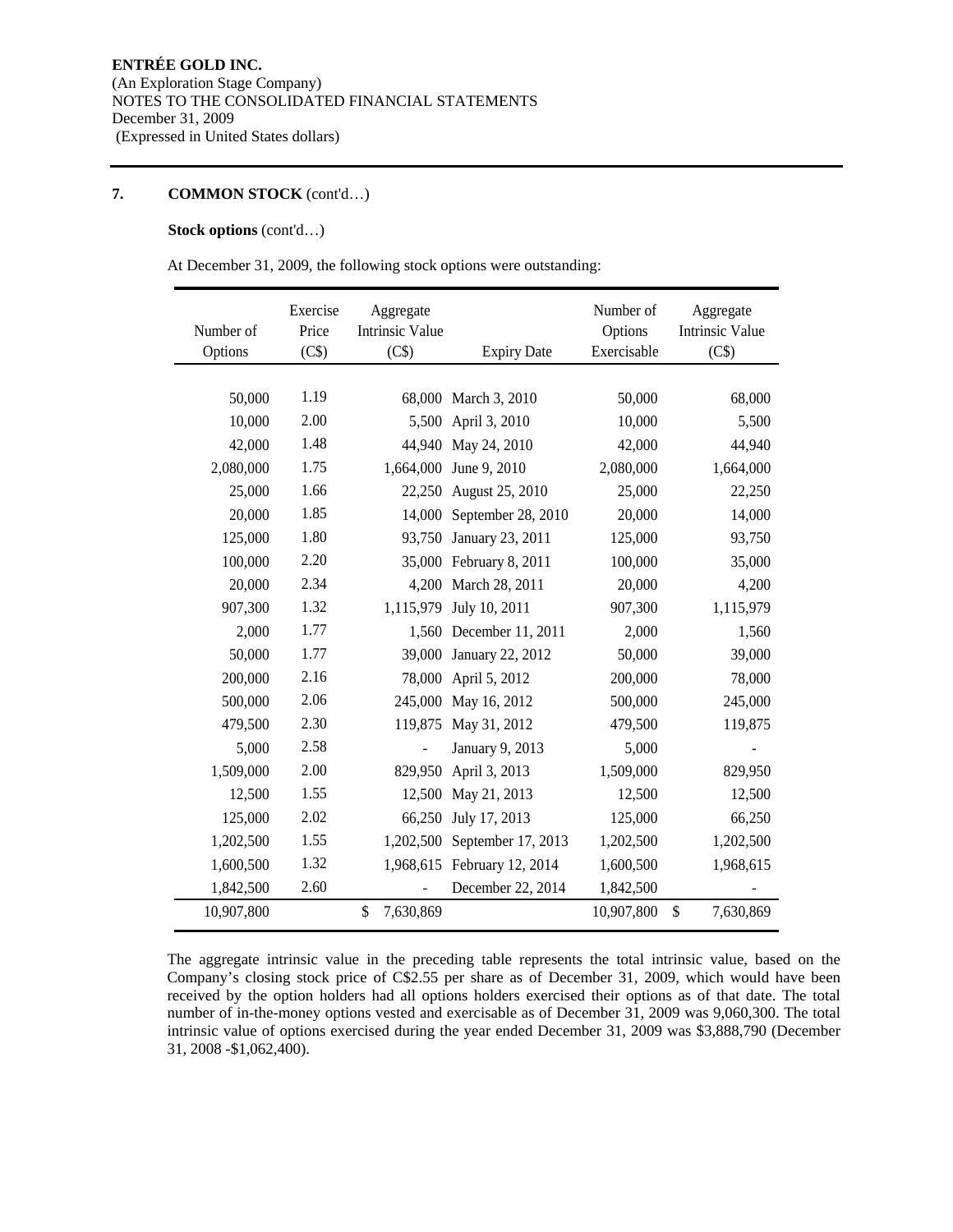#### **Stock options** (cont'd…)

The following table summarizes information regarding the non-vested stock purchase options outstanding as of December 31, 2009.

|                                         | Number of<br>Options | Weight Average<br>Grant-Date Fair<br>Value $(C\$ ) |
|-----------------------------------------|----------------------|----------------------------------------------------|
|                                         |                      |                                                    |
| Non-vested options at December 31, 2007 | 433,333              | 1.43                                               |
| Granted                                 |                      |                                                    |
| Vested                                  | (266, 666)           | 1.43                                               |
| Cancellation/forfeited                  |                      |                                                    |
| Non-vested options at December 31, 2008 | 166,667              | 1.43                                               |
| Granted                                 |                      |                                                    |
| Vested                                  | (166, 667)           |                                                    |
| Cancellation/forfeited                  |                      |                                                    |
| Non-vested options at December 31, 2009 |                      |                                                    |

#### **Stock-based compensation**

The fair value of stock options granted during the year ended December 31, 2009 was \$4,109,921 (December 31, 2008 - \$3,536,355) which is being recognized over the options vesting periods. Typically, options vest fully upon grant. The stock-based compensation recognized during the year ended December 31, 2009 was \$4,183,677 (December 31, 2008 - \$3,672,358) which has been recorded in the consolidated statements of operations as follows with corresponding additional paid-in capital recorded in stockholders' equity:

|                                                   | Year Ended<br>December 31.<br>2009 |    | Year Ended<br>December 31.<br>2008 |    | Cumulative to<br>December 31,<br>2009 |
|---------------------------------------------------|------------------------------------|----|------------------------------------|----|---------------------------------------|
| Consulting fees                                   | \$                                 | \$ | $\qquad \qquad \blacksquare$       | S  | 1,794,562                             |
| Legal                                             |                                    |    |                                    |    | 287,931                               |
| Management fees                                   | 2,032,141                          |    | 2,612,884                          |    | 8,131,956                             |
| Mineral property interests                        | 661,854                            |    | 854,581                            |    | 3,235,267                             |
| Office and administration                         | 1,236,383                          |    | 162,960                            |    | 3,153,783                             |
| Stockholder communications and investor relations | 253,299                            |    | 41,933                             |    | 1,053,377                             |
|                                                   | \$<br>4,183,677                    | S  | 3,672,358                          | S. | 17,656,876                            |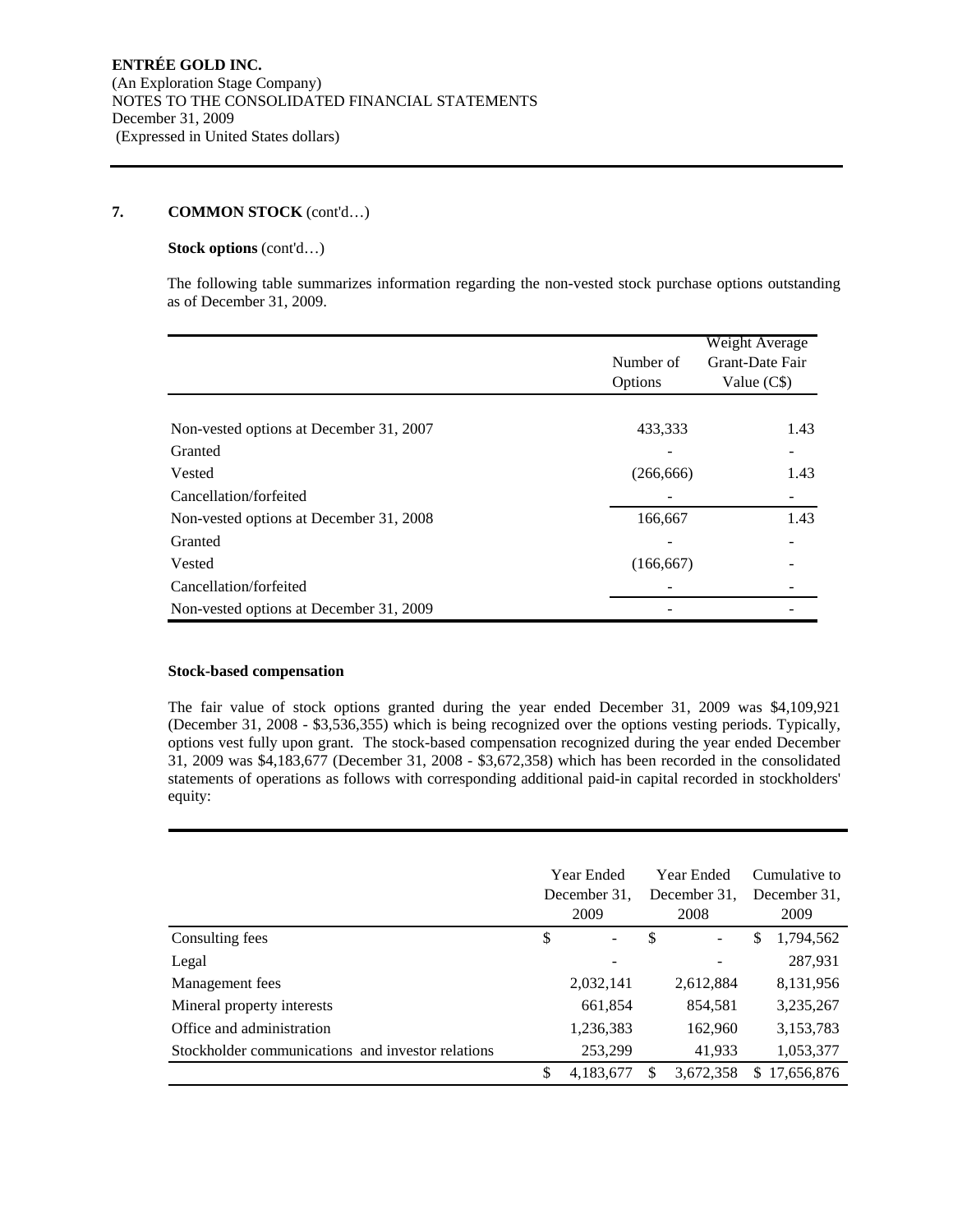#### **Stock-based compensation** (cont'd…)

The following weighted-average assumptions were used for the Black-Scholes valuation of stock options granted:

|                                  | <b>Year Ended</b><br>December 31,<br>2009 | Year Ended<br>December 31,<br>2008 |
|----------------------------------|-------------------------------------------|------------------------------------|
| Risk-free interest rate          | 2.04%                                     | 2.93%                              |
| Expected life of options (years) | 5.0                                       | 5.0                                |
| Annualized volatility            | 81%                                       | 84%                                |
| Dividend rate                    | $0.00\%$                                  | $0.00\%$                           |

#### **8. RELATED PARTY TRANSACTIONS**

The Company did not enter into any transactions with related parties during the year ended December 31, 2009.

The Company entered into the following transactions with related parties during the period ended December 31, 2008:

a) Paid or accrued management fees of \$33,003 to directors and officers of the Company.

These transactions were in the normal course of operations and were measured at the exchange amount which represented the amount of consideration established and agreed to by the related parties.

#### **9. SEGMENT INFORMATION**

The Company operates in one business segment being the exploration of mineral property interests.

Geographic information is as follows:

|                     | December 31,<br>2009 |      | December 31.<br>2008 |
|---------------------|----------------------|------|----------------------|
| Identifiable assets |                      |      |                      |
| Canada              | \$<br>44,269,665     | - \$ | 46,880,341           |
| Mongolia            | 906,485              |      | 540,508              |
| <b>USA</b>          | 583,461              |      | 217,554              |
| China               | 44,509               |      | 467,065              |
|                     | \$<br>45,804,120     | - \$ | 48, 105, 468         |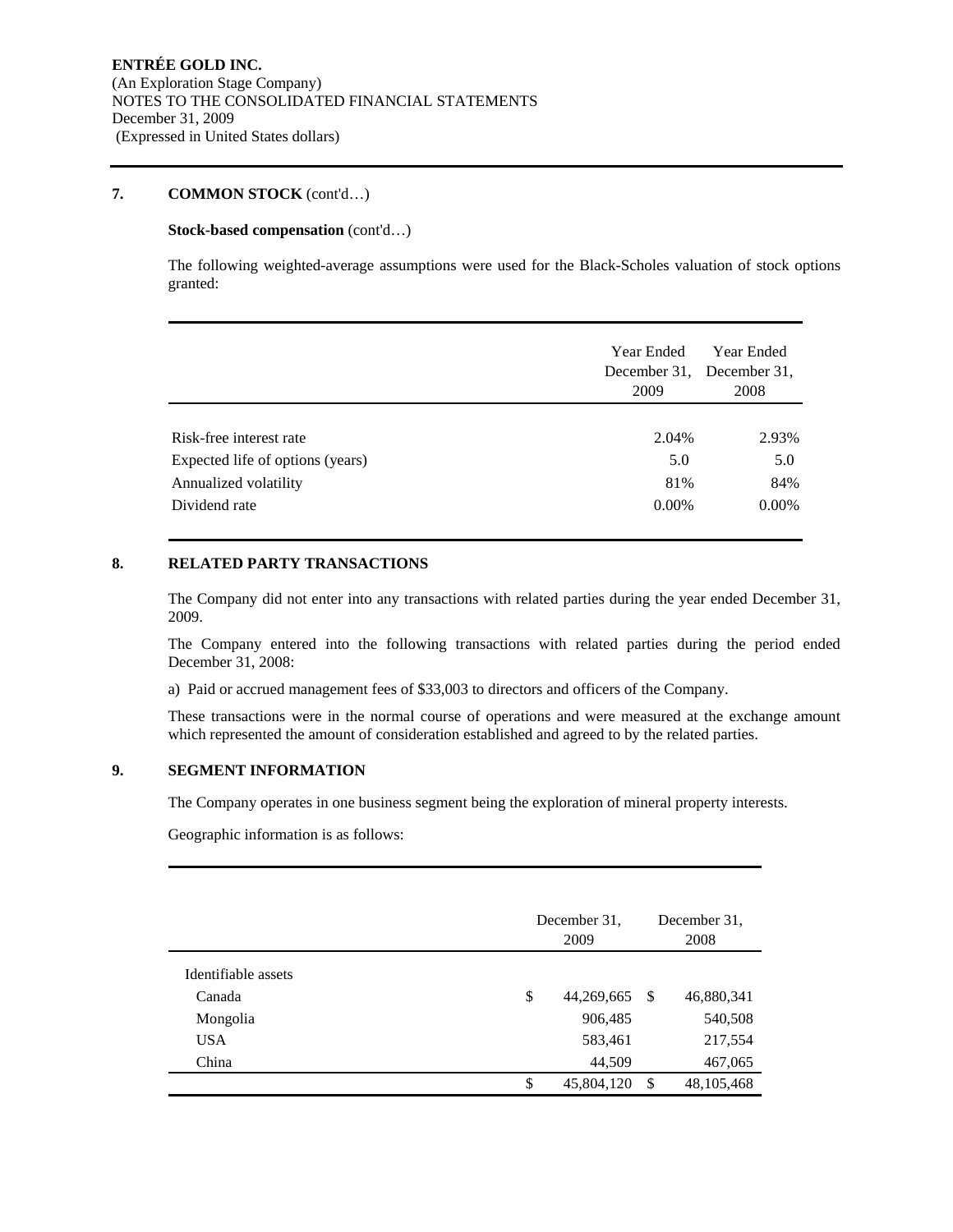#### **9. SEGMENT INFORMATION** (cont'd...)

|                     | Year Ended<br>Year Ended<br>December 31.<br>December 31.<br>2009<br>2008 |
|---------------------|--------------------------------------------------------------------------|
| Loss for the period |                                                                          |
| Canada              | $(7,350,080)$ \$<br>\$<br>(6,390,938)                                    |
| Mongolia            | (5,809,346)<br>(6,929,082)                                               |
| <b>USA</b>          | (2,754,431)<br>(2,749,260)                                               |
| China               | (1,188,397)<br>(660, 998)                                                |
|                     | (17, 102, 254)<br>(16,730,278)<br>\$<br>S                                |

#### **10. INCOME TAXES**

A reconciliation of income taxes at statutory rates with the reported taxes is as follows:

|                                 | Year ended<br>December 31.<br>2009 | Year ended<br>December 31.<br>2008 |
|---------------------------------|------------------------------------|------------------------------------|
| Loss for the year               | (17, 102, 254)<br>\$               | (16,730,278)<br>S                  |
| Statutory rate                  | 30%                                | 31%                                |
| Expected income tax recovery    | 5,130,676                          | 5,186,386                          |
| Permanent differences           | (766, 036)                         | (2,181,442)                        |
| Difference in foreign tax rates | (145, 825)                         | 6,389                              |
| Change in valuation allowance   | (3,925,728)                        | (2,588,763)                        |
| Change in enacted tax rates     | (293, 087)                         | (422,570)                          |
| Total income taxes              |                                    |                                    |

The significant components of the Company's future income tax assets are as follows:

|                                | Year ended<br>December 31. | 2009    | Year ended<br>December 31.<br>2008 |
|--------------------------------|----------------------------|---------|------------------------------------|
| Future income tax assets:      |                            |         |                                    |
| Non-capital loss carry forward | \$<br>4,695,306            | \$      | 2,801,275                          |
| Investments                    |                            | 219,538 | 263,009                            |
| Resource expenditures          | 5,542,989                  |         | 3,411,969                          |
| Equipment                      |                            | 60,765  | 26,811                             |
| Share issue costs              |                            | 186,638 | 276,444                            |
|                                | 10,705,236                 |         | 6,779,508                          |
| Valuation allowance            | (10,705,236)               |         | (6,779,508)                        |
| Total income taxes             |                            |         |                                    |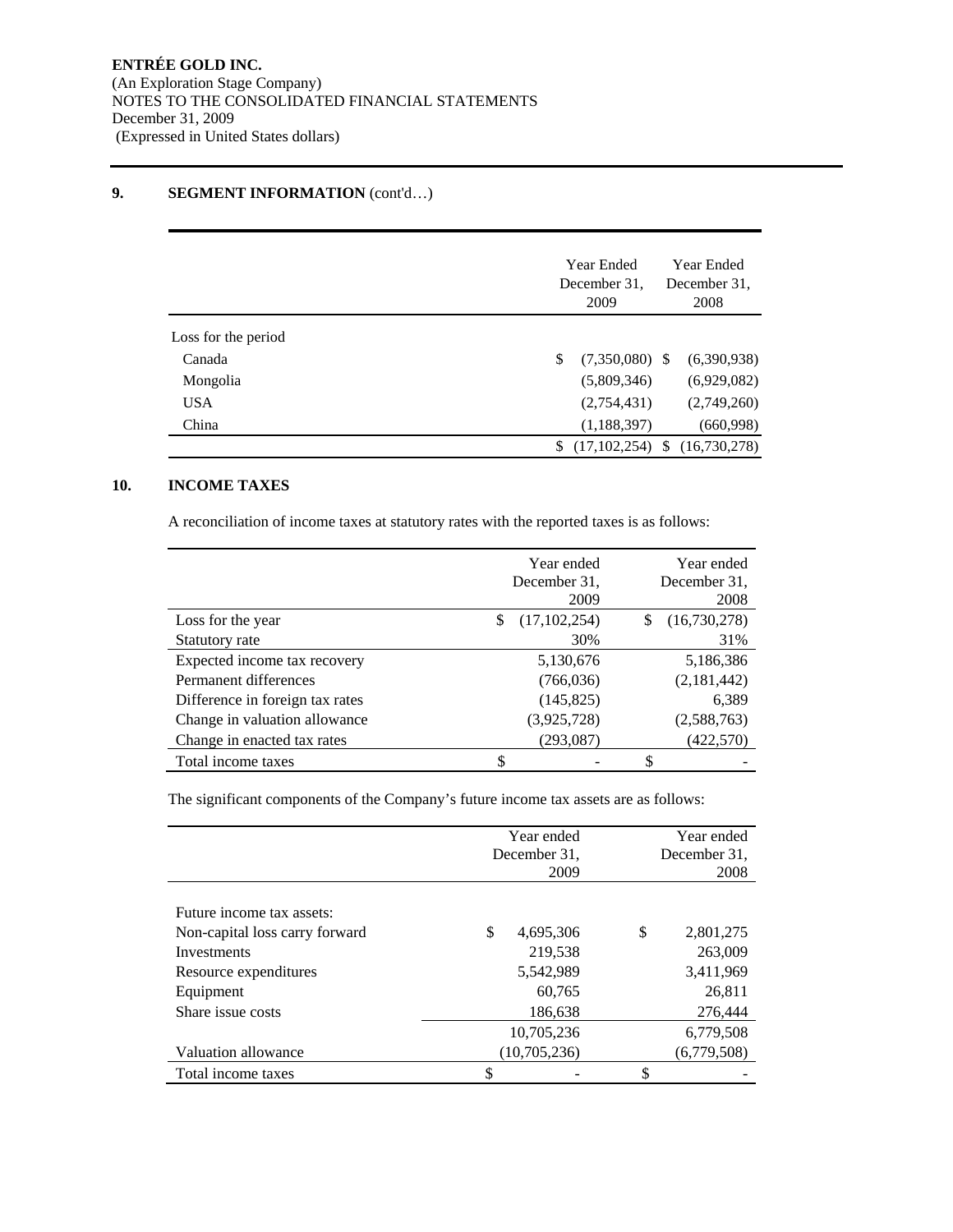#### **10. INCOME TAXES** (cont'd…)

The Company has available for deduction against future taxable income non-capital losses of approximately \$14,400,000 in Canada, \$782,000 in China, \$517,000 in Mongolia and \$2,276,000 in the United States of America. These losses, if not utilized, will expire through 2029. Subject to certain restrictions, the Company also has foreign resource expenditures available to reduce taxable income in future years. Future tax benefits which may arise as a result of these losses, resource expenditures and share issue costs have been offset in these financial statements by a valuation allowance.

The following table summarizes the activity related to our unrecognized tax benefits.

| Balance at December 31, 2007               | 7,821,559     |
|--------------------------------------------|---------------|
| Decrease due to current year tax positions | (3,684,890)   |
| Balance at December 31, 2008               | 4,136,669     |
| Decrease due to current year tax positions | (4, 136, 669) |
| Balance at December 31, 2009               |               |
|                                            |               |

The Company recognizes interest accrued related to unrecognized tax benefits in interest expense and penalties in operating expenses. As of December 31, 2009, there was no accrued interest or accrued penalties.

The Company files income tax returns in Canada and several foreign jurisdictions. The Company's Canadian income tax returns are open from 2004 to 2009. For other foreign jurisdictions, including Mongolia, all years remain open.

#### **11. FINANCIAL INSTRUMENTS**

The Company's financial instruments consist of cash and cash equivalents, receivables, investments, accounts payable and accrued liabilities and loans payable. Unless otherwise noted, it is management's opinion that the Company is not exposed to significant interest or credit risks arising from these financial instruments. The fair value of these financial instruments approximates their carrying values, except for loans payable. Due to the uncertainty of the repayment terms, the fair value of loans payable is not determinable.

The Company is exposed to currency risk by incurring certain expenditures in currencies other than the Canadian dollar. The Company does not use derivative instruments to reduce this currency risk.

#### **12. SUPPLEMENTAL DISCLOSURE WITH RESPECT TO CASH FLOWS**

The significant non-cash transactions for the year ended December 31, 2009 consisted of the following items:

- $\bullet$  issuance of 142,500 common shares (December 31, 2008 30,000) in payment of mineral property interests in the amount of \$275,122 (December 31, 2008 - \$60,941) of which 122,500 shares with the value of \$252,608 have been recorded as mineral property interests,
- accounts payable of \$266,647 (December 31, 2008 Nil) relating to PacMag Metals Limited ("PacMag") (Note 14) deferred acquisition costs,
- funding by Ivanhoe Mines of the Company's investment requirement for the Ivanhoe-Entree joint venture of \$263,662.